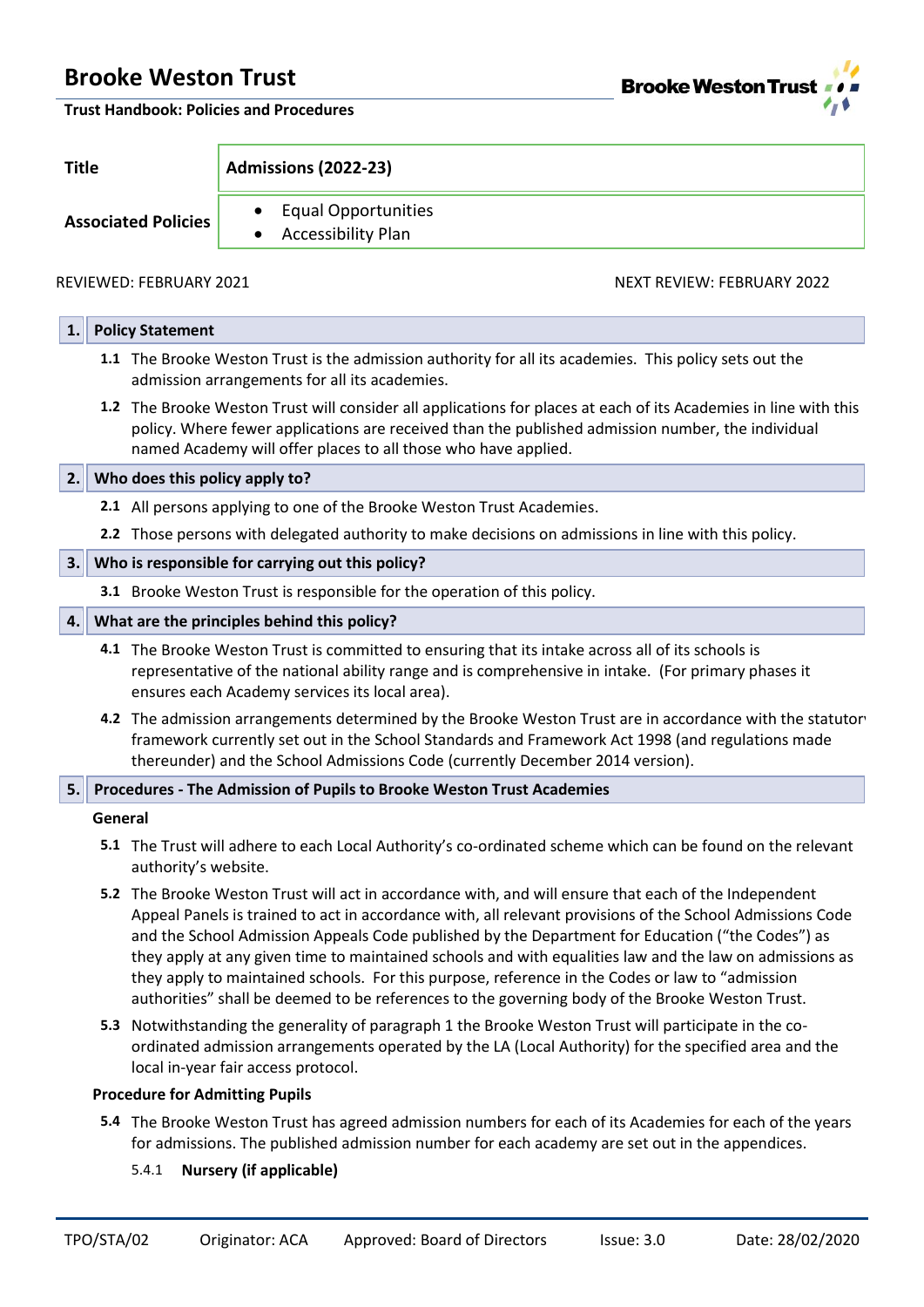

### **Trust Handbook: Policies and Procedures**

- Where the Brooke Weston Trust operates nursery provision, they will specify the number of places available in that nursery per session e.g. each morning and each afternoon.
- Places per session will be offered as either full or part time.
- All places will be 'free places' i.e. free for one session (3hrs is one session).
- Children are admitted from the September of the school year when they will become three.
- NB: Attendance at the Nursery does not guarantee admission to the Primary Phase of the particular Academy.

### 5.4.2 **Reception Class**

- A separate application must be made for admission to the Reception.
- Reception Class is defined in the Schools Admissions Code as "a class in which education is provided which is suitable for children aged 5 and any children who are under or over 5 whom it is expedient to educate with pupils of that age."
- Admissions to Reception classes at each of the relevant primary Academies are made in the September following the child's fourth birthday. A child must start the term after they are five.
- Applications for a Reception place must be done in accordance with the co- ordinated scheme, but applicants (e.g. parents of Summer born children) in receipt of an offer may defer entry until later in that school year but not beyond the point the child reaches compulsory school age or the beginning of the final school term in the school year in which the request was made.
- The Academy shall, where applicable, consider applications from children from multiple births, whilst taking into account the responsibility to teach in groups of 30 or fewer per teacher in infant classes.

### 5.4.3 **Years 7-11**

Each of the Academies has stated their published admissions number in the following appendices. Their oversubscription criteria directly relate to the named Academy.

### 5.4.4 **Post 16 (if applicable)**

- Most of the secondary Academies have capacity to accept pupils in the Sixth Form (see Appendices). Each Academy has a published admission number which represents the external number of candidates that it will admit. In such circumstances, each Academy will apply the same academic entry requirements as it does to pupils already on roll in the Academy.
- In any specific year, the Brooke Weston Trust may determine that in respect of any of its academies it is able to admit pupils above the published admission number for that academy. Where such a determination is made, the Brooke Weston Trust will notify the relevant local authority.

### **Process of Application**

**5.5** Arrangements for applications for places at any of the Brooke Weston Academies will be made in accordance with the local LA's co-ordinated and in-year admission arrangements and will be made on the Common Application Form provided and administered by the relevant Local Authority.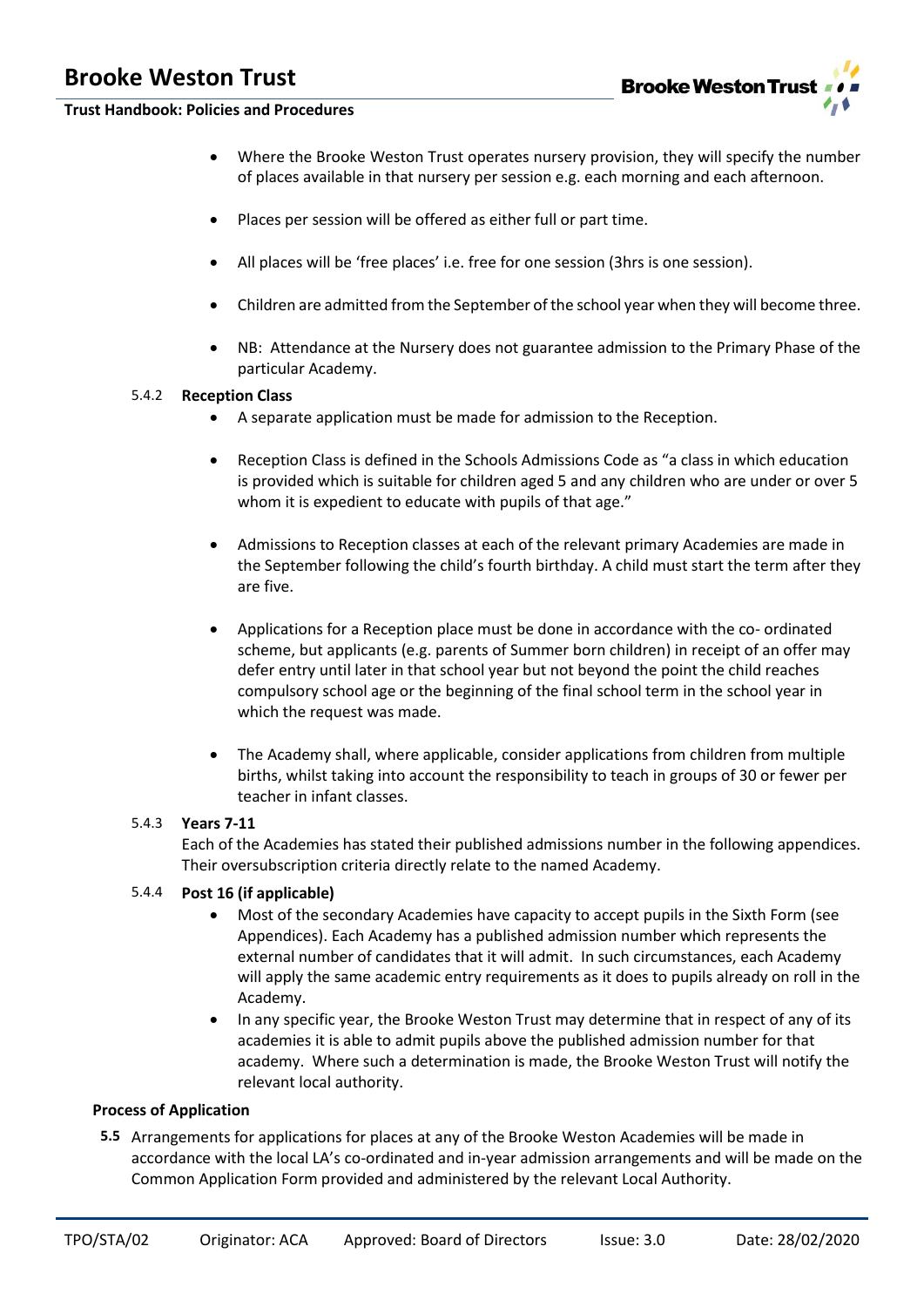

### **Trust Handbook: Policies and Procedures**

**5.6** The Brooke Weston Trust will use the relevant LA's timetable for applications to the individual Academies each year (exact dates within the months may vary from year to year). This will fit in with the timetable for the co-ordination of admission arrangements within the LA.

### **Consideration of Applications**

- **5.7** The Brooke Weston Trust will consider all applications for places at the named Academy. Where the number of applications does not exceed the published admission number for the individual academy, the Trust will offer places to all those who have applied during the normal admissions round.
- **5.8** Although most children will be admitted to the Academy within their own age group, Brooke Weston Trust will consider requests from parents for their child(ren) to be educated outside of their normal age group. Parents are advised to contact the Trust to discuss such a request and submit any relevant evidence with their formal application. The decision whether to offer a place out of year group rests with the Trust and decisions will be taken in line with the School Admissions Code. Parents will have a right of appeal if a place is refused at the academy. Parents do not have a right of appeal if a place is offered in a year group other than the year group for which they applied.
- **5.9** Where possible twins/multiple births will be placed at the same school provided unless the admission of an additional child/children prejudices the education of the other children. In cases where there is one place left and the next child on the list is one of a twin, triplet or multiple birth, the local LA School Admissions Team will contact the parents and discuss the options with them where this is known at the time of application.

### **Common terms/definitions**

- **5.10** The Brooke Weston Trust has adopted a number of key definitions that apply across the oversubscription criteria in its academies. In order to assist understanding of the admission arrangements, the key terms are set out below:
	- 5.10.1 **Looked After Children and all previously Looked After Children**
		- A Looked After Child is a child who is (a) in the care of a local authority or (b) being provided with accommodation by a local authority in the exercise of their social services functions (see section 22(1) Children Act 1989) at the time of making an application to a school.
		- A previously Looked After Child is a child who was looked after but ceased to be so because the child was adopted (under the Adoption Act 1976 or Adoption and Childrens Act 2002) or become the subject of a child arrangements order (section 8 Children Act 1989) or a special guardianship order (section 14A Children Act 1989).
		- A previously Looked After Child is a child who appears to the Admission Authority to have been in state care (i.e. in the care of or accommodated by a public authority, religious organisation or any other provider whose sole/main purpose is to benefit society) outside of England but ceased to be so as a result of being adopted.

Evidence from the relevant social services department may be requested to determine eligibility under this criterion.

### 5.10.2 **Home address**

Where a child lives or their "home address" will be determined at the time of application. The child's home address is defined as the address at which the child normally resides with their parent/carer.

If a child lives with their separated parents for different parts of the week, the Trust will treat their home address as the place the child sleeps for the majority of the school week. If the child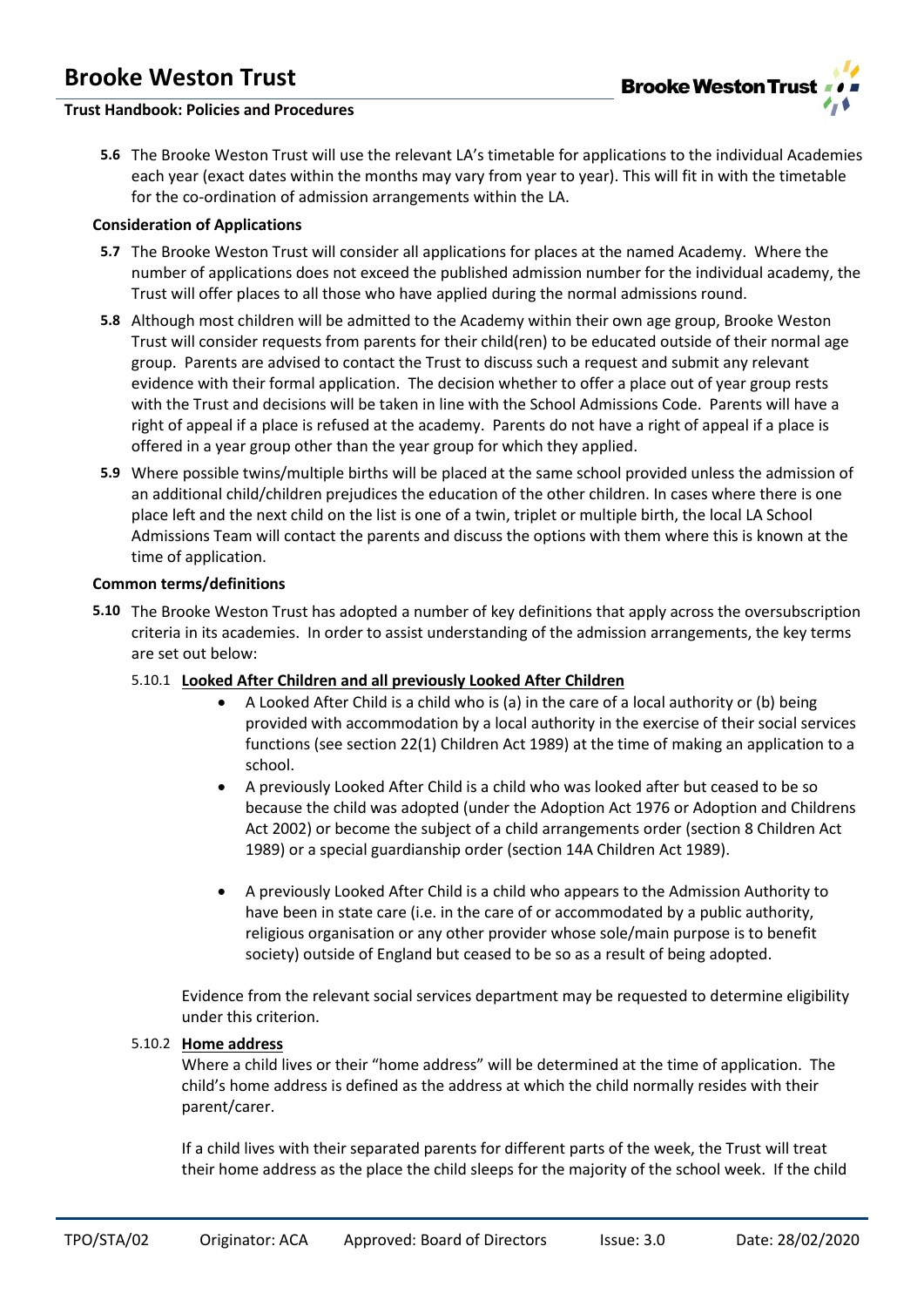

### **Trust Handbook: Policies and Procedures**

spends equal periods at the two addresses, the parents must agree to nominate one address to be taken as the home address.

Documentary evidence of ownership or rental agreement may be required together with proof of actual permanent residence at the property concerned. Places cannot be allocated on the basis of intended future changes of address unless house moves have been confirmed through the exchange of contracts or the signing of a formal lease agreement. The Trust reserves the right to seek further documentary evidence to support your claim to residence. The Trust will withdraw any place allocated if the address is found to be false.

### 5.10.3 **Sibling link**

A sibling link will arise where one of the conditions in each of A and B are satisfied.

### **Condition A**

- A brother or sister living at the same address, who shares the same parents;
- A half-brother or half-sister living at the same address, where two children share one common parent;
- A step brother or step sister living at the same address, where two children are related by a parent's marriage;
- Adopted or fostered children living in the same household.

#### **Condition B**

For the sibling link to apply, one of the siblings must be a registered pupil at the named Academy at the time of application and is expected to remain on roll at the point of admission.

### **Additional Sibling Link Information**

Although the definition of "Sibling" does not specify whether the Sibling should be younger or older, it should be noted that for admissions to the primary or secondary phases of education, the sibling link will only be valid where the older sibling is on roll at the academy at the time of application and is expected to be still on roll at the time of admission. For post-16 applicants only, the sibling link can arise where there is an older or younger sibling at the named Academy at the point of application and expected to be on roll at the point of admission.

### **Brooke Weston Trust – admission processes**

### **5.11 Year 7 Waiting List**

- 5.11.1 The Brooke Weston Trust will operate waiting lists for each of its academies. These lists will be maintained until 31 December in the normal year of entry for the individual academy. The waiting list will be administered by each individual academy and it will be open for any parent to ask for his or her child's name to be placed on the waiting list following an unsuccessful application.
- 5.11.2 Given the banding arrangements operated at a number of Brooke Weston Trust academies, further details will be provided in respect of waiting lists within the appendices for those academies.

#### **5.12 In Year Admissions and Waiting Lists**

- 5.12.1 For admissions outside of the normal admissions round or for year groups which are not the normal points of entry, parents may apply for a place at any of the Brooke Weston Trust academies.
- 5.12.2 Parents must contact the relevant local authority directly and complete a Common Preference Form. The application will be considered in accordance with the admission policy and the parent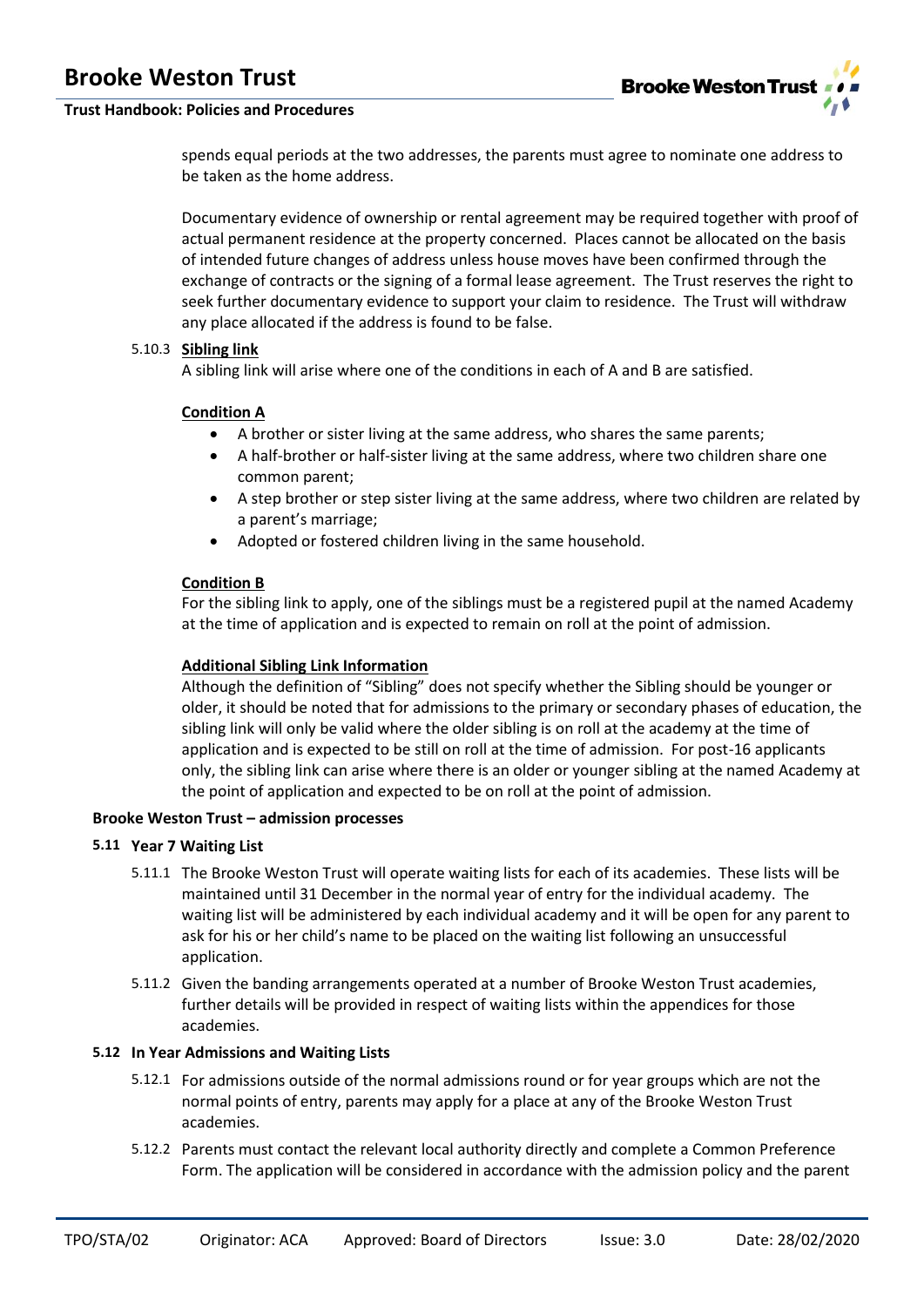### **Trust Handbook: Policies and Procedures**

and local authority notified of the outcome. If a place is not offered, the parent may exercise their right of appeal. As per the School Appeals Code (paragraph 12, 5.1) appellants do not have the right to a second appeal in respect of the same school for the same academic year unless, in exceptional circumstances.

5.12.3 In-Year places which become available are filled from the Academy's In-Year Waiting List in accordance with the oversubscription criteria used for Year 7 but without reference to cognitive ability test scores. Parents/carers whose In-Year application is unsuccessful are entitled to appeal to the Independent Appeals Panel if they are dissatisfied with the admission decision of the Academy. Although most children will be admitted to the Academy within their own age group the Academy will make decisions on the year group of entry based upon the individual circumstances of each child. Parents/carers must reconfirm they wish their child to remain on the waiting list within one week of the start of each new academic term. Failure to do so may result in removal from the waiting list.

### **5.13 Admission Appeals**

- 5.13.1 In the event of a place not being allocated, there is a right of appeal to an Independent Appeal Panel. The Appeal Panel will be independent of the Academy. The arrangements for Appeals will be in line with the School Admissions Code and the School Admission Appeals Code published by the Department for Education (DfE). The determination of the Appeal Panel will be binding on all parties.
- 5.13.2 The Academy will prepare guidance for appellants about how the appeals process will work and will provide appellants with a named contact who can answer any enquiries appellants may have about the process. Before deciding to appeal, visit the LA's website to find out if a satisfactory alternative school may be available and read the information regarding appeals.

### **Procedures Where the Named Academy is Oversubscribed**

### **5.14 Oversubscription Criteria** (if applicable)

Where the number of applications for admission is greater than the published admission number, applications will be considered against the oversubscription criteria set out in the appendices attached for each of the Trust schools. After the admission of pupils with an Education, Health and Care Plan (EHCP) where the individual Academy is named as the appropriate provision, the criteria will be applied in the order in which they are set out within those appendices.

### **6. Policy Review**

**6.1** This policy will be monitored as part of the Academy's annual internal review and reviewed on an annual cycle or as required by legislature changes.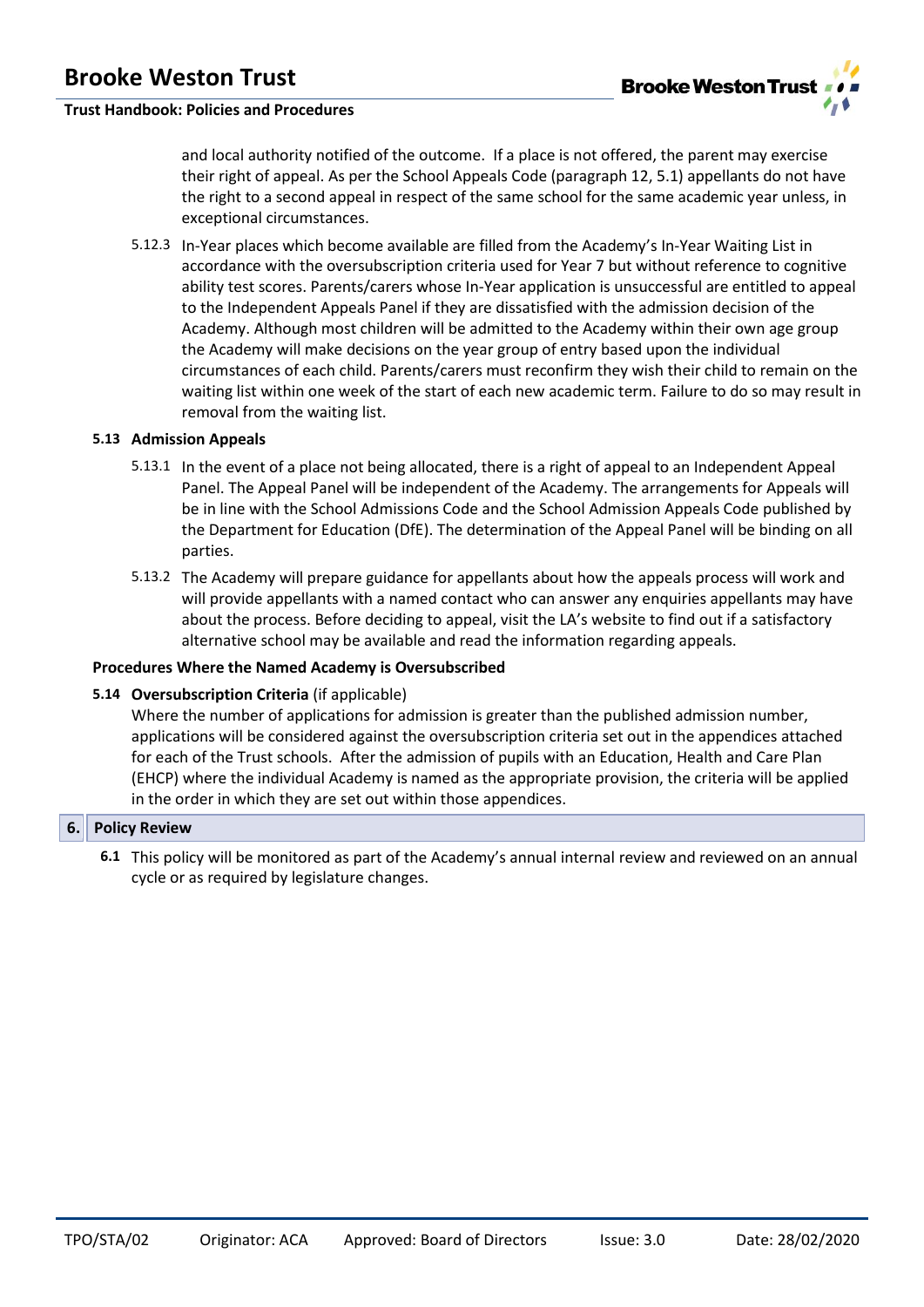**Trust Handbook: Policies and Procedures**



# **Appendices**

|  |  | <b>Primary Schools</b> |
|--|--|------------------------|
|--|--|------------------------|

| <b>Beanfield Academy</b>         | <b>Appendix 1</b>  |
|----------------------------------|--------------------|
| <b>Gretton Academy</b>           | <b>Appendix 2</b>  |
| <b>Compass Primary Academy</b>   | <b>Appendix 3</b>  |
| <b>Oakley Vale Academy</b>       | <b>Appendix 4</b>  |
| <b>Peckover Academy</b>          | <b>Appendix 5</b>  |
| <b>Secondary Schools</b>         |                    |
| <b>Brooke Weston Academy</b>     | <b>Appendix 6</b>  |
| <b>Corby Business Academy</b>    | <b>Appendix 7</b>  |
| <b>Corby Technical School</b>    | <b>Appendix 8</b>  |
| <b>Kettering Science Academy</b> | <b>Appendix 9</b>  |
| <b>Thomas Clarkson Academy</b>   | <b>Appendix 10</b> |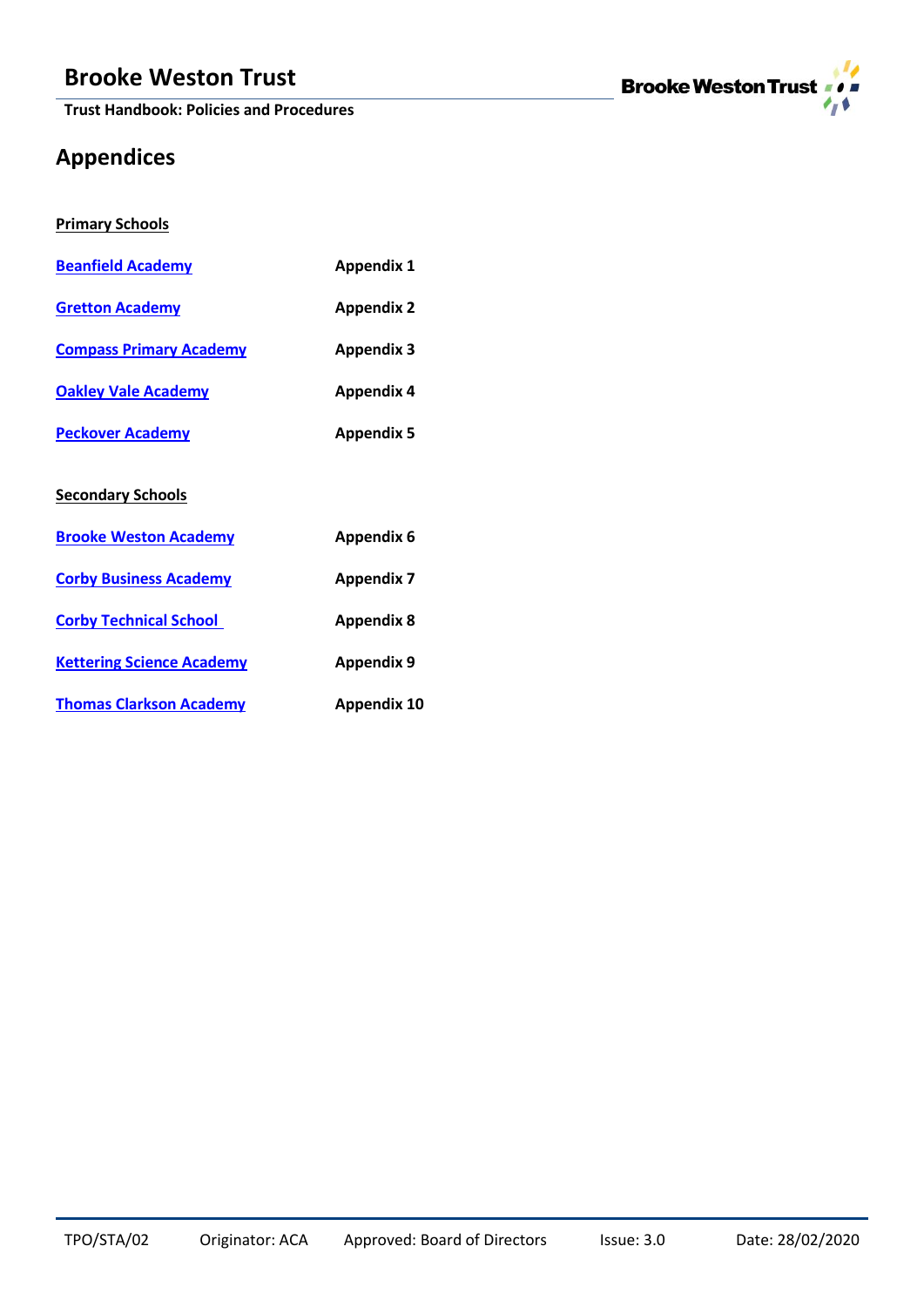

<span id="page-6-0"></span>**Trust Handbook: Policies and Procedures**

### **APPENDIX 1 – Beanfield Academy**

### **Oversubscription Criteria**

*The published admission number for the school for the mainstream reception intake from September is 90. This does not include places in the school's specialist provision which must be applied for directly in consultation with the EHC SEN team at Northamptonshire County Council.*

Places will be allocated to pupils who have an Education, Health and Care Plan (EHCP) that names the school as the appropriate provision. When there are more applications for places than there are places available, priority will be given in the following order:

a)Looked After Children and all previously Looked After Children (see paragraph 5.9.1 for definition of 'Looked After Children').

b)Children who live in the linked area with a sibling link (see paragraph 5.9.3 for definition of 'sibling').

c)Other children who live in the linked area

d)Children living outside the linked area who have a sibling link (see paragraph 5.9.3 for definition of 'sibling').

e)Children of staff where that member of staff has been employed at the school for two or more years at the time at which the application for admission to the school is made, and/or the member of staff is recruited to fill a vacant post for which there is a demonstrable skill shortage in the area.

f)Other children

Linked area

Children within the area defined as Beanfield. This area encompasses all houses within the bordering area of A6003, A427, Jubilee Road and Gainsborough Road; including all roads leading from Tower Hill.

### **Distance Tiebreaker**

If the admission number is exceeded within any criteria, priority will be given to those closest to the school. Measurements are carried out in a straight-line basis from the child's home address to the address point of the school.

In the case where multiple applications for the same shared dwelling occurs (eg. Flats), a randomiser (will be used to decide the priority in which the pupils within the shared dwelling are selected in the event of a tie. The random allocation process will be subject to independent verification.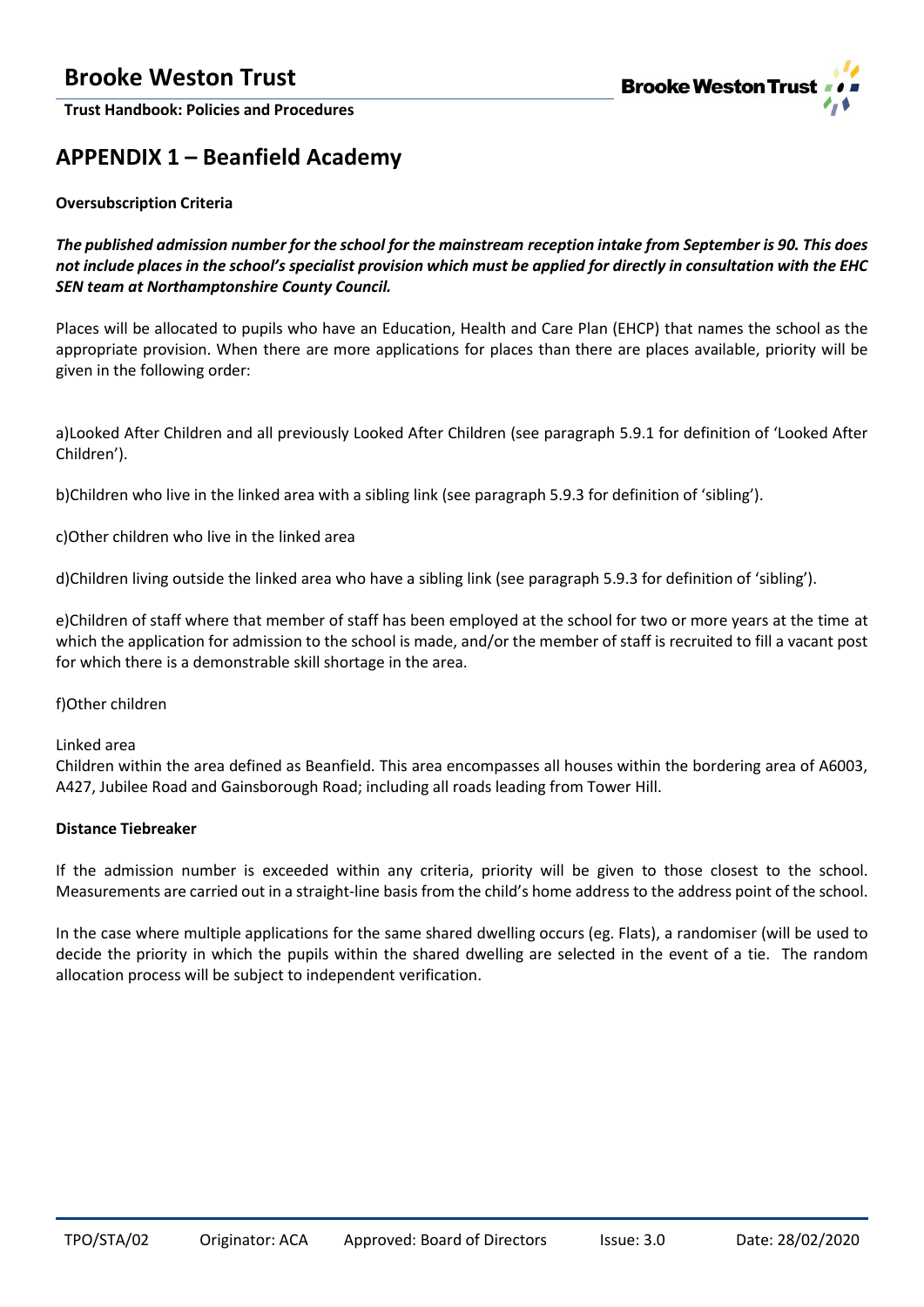

<span id="page-7-0"></span>**Trust Handbook: Policies and Procedures**

### **APPENDIX 2 – Gretton Academy**

#### **Oversubscription Criteria**

### *The published admission number for the school for each reception intake from September is 22.*

Places will be allocated to pupils who have an Education, Health and Care Plan (EHCP) that names the school as the appropriate provision. When there are more applications for places than there are places available, priority will be given in the following order:

In the event of the number of applications received exceeding the Published Admission Number (PAN), priority for places will be allocated against the following criteria in the order listed:

- a) Looked After Children and all previously Looked After Children **(see paragraph 5.9.1 for definition of 'Looked After Children')**.
- b) Children who live in the villages of Gretton and Harringworth with a sibling link (**see paragraph 5.9.3 for definition of 'sibling').**
- c) Children who live in Gretton or Harringworth.
- d) Children with a sibling link **(See paragraph 5.9.3 for definition of sibling).**
- e) Children of staff where that member of staff has been employed at the school for two or more years at the time at which the application for admission to the school is made, and/or the member of staff is recruited to fill a vacant post for which there is a demonstrable skill shortage in the area.
- f) Other children.

#### **Distance Tiebreaker**

If the admission number is exceeded in any of the criterion, priority will be given to those who live closest to the school. Measurements are carried out in a straight line based on a straight-line basis from the child's home to the address point of the school.

In the case where multiple applications for the same shared dwelling occurs (e.g. Flats); a randomiser will be used to decide the priority in which the pupils within the shared dwelling are selected in the event of a tie. Independent verification of the random allocation process will be obtained.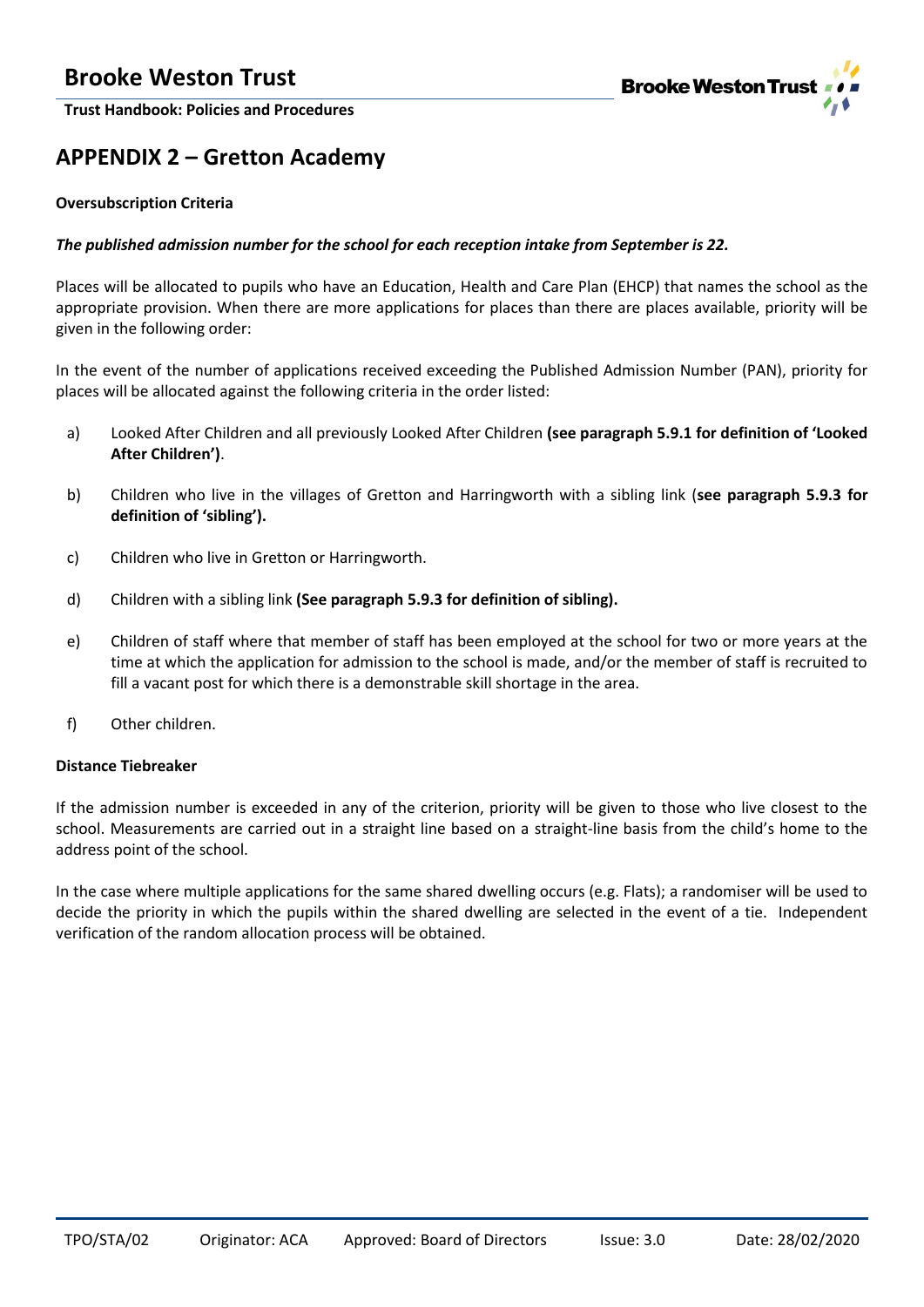

<span id="page-8-0"></span>**Trust Handbook: Policies and Procedures**

### **APPENDIX 3 – Compass Primary Academy**

### *The published admission number for the school for each reception intake from September is 60.*

### **Oversubscription Criteria**

Where the number of applications for admission is greater than the published admission number, applications will be considered against the criteria set out below. After the admission of children with an Education, Health and Care Plan (EHCP) where Kettering Science Academy is named as the appropriate provision, the criteria will be applied in the order in which they are set out below:

- a) Looked After Children and all previously Looked After Children **(see paragraph 5.9.1 for definition of 'Looked After Children')**.
- b) Children with a sibling link (**see paragraph 5.9.3 for definition of 'sibling').**
- c) Children of staff where that member of staff has been employed at the school for two or more years at the time at which the application for admission to the school is made, and/or the member of staff is recruited to fill a vacant post for which there is a demonstrable skill shortage in the area.
- d) Children who live in the defined area as described here: within the area bordered by Barton Road where it meets the River Ise, the A6900 London Road up to the A4300, to include Naseby Road where it borders the River Ise. This includes all roads leading from main roads directly feeding off Deeble Road. (All houses within this defined area).
- e) Other children.

### **Distance Tiebreaker**

If the admission number is exceeded within any criterion, priority will be given to those children who live nearest to the school. Measurements are carried out in a straight-line basis on a straight line basis from the child's home to the address point of the school.

In the case where multiple applications for the same shared dwelling occurs (e.g. Flats), a randomiser will be used to decide the priority in which the pupils within the shared dwelling are selected in the event of a tiebreaker. Independent verification of the random allocation process will be obtained.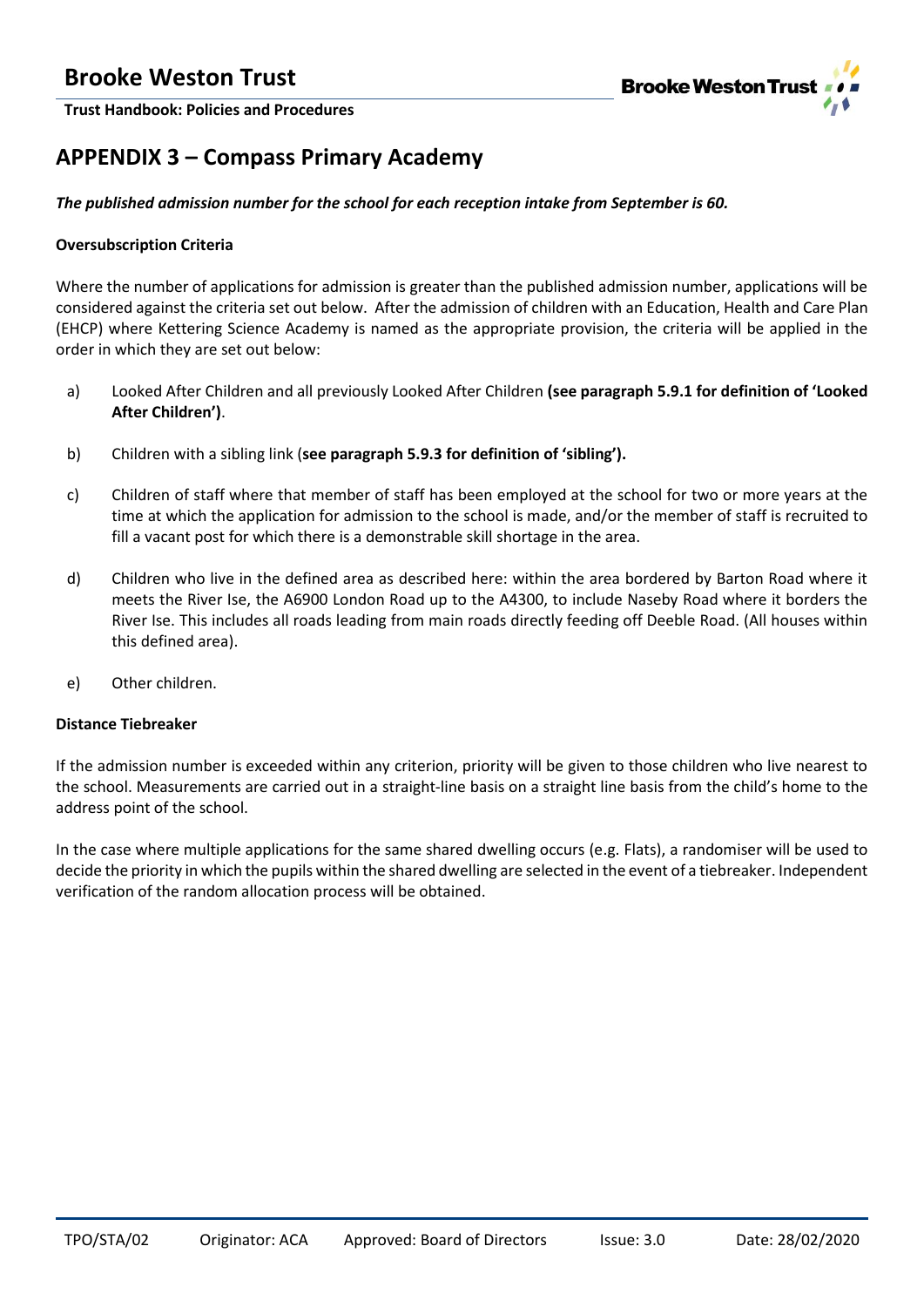

<span id="page-9-0"></span>**Trust Handbook: Policies and Procedures**

### **APPENDIX 4 – Oakley Vale Primary School**

#### *The published admission number for the school for each reception intake from September is 60.*

#### **Oversubscription Criteria**

Following the allocation of places to children who have an Education, Health and Care Plan (EHCP) which names the school as the appropriate provision, when there are more applications for places than there are places available, priority will be given in the following order:

- a) Looked After Children and all previously Looked After Children **(see paragraph 5.9.1 for definition of 'Looked After Children')**.
- b) Children who live in the linked area\* and who have a sibling link **(see paragraph 5.9.3 for definition of 'sibling')**.
- c) Other children who live in the linked area\*.
- d) Children of staff where that member of staff has been employed at the school for two or more years at the time at which the application for admission to the school is made, and/or the member of staff is recruited to fill a vacant post for which there is a demonstrable skill shortage in the area.
- e) Other children who do not live in the linked area\* and who have a sibling link **(See paragraph 5.9.3 for definition of 'sibling').**
- f) Other children.

### **\* The linked area comprises the Oakley Vale Estate. A map is available from the school upon request.**

#### **Distance Tiebreaker**

Where there are more applications in any one category, applications will be prioritised on the distance from the child's home to the main entrance of the school. (This will be determined by the Local Authority using their standard method as described in the published information to parents). Measurements are carried out in a straight line based on a straight-line basis from the child's home to the address point of the school.

In the case where multiple applications for the same shared dwelling occurs (e.g. Flats), a randomiser will be used to decide the priority in which the pupils within the shared dwelling are selected in the event of a tiebreaker. Independent verification of random allocation will be obtained.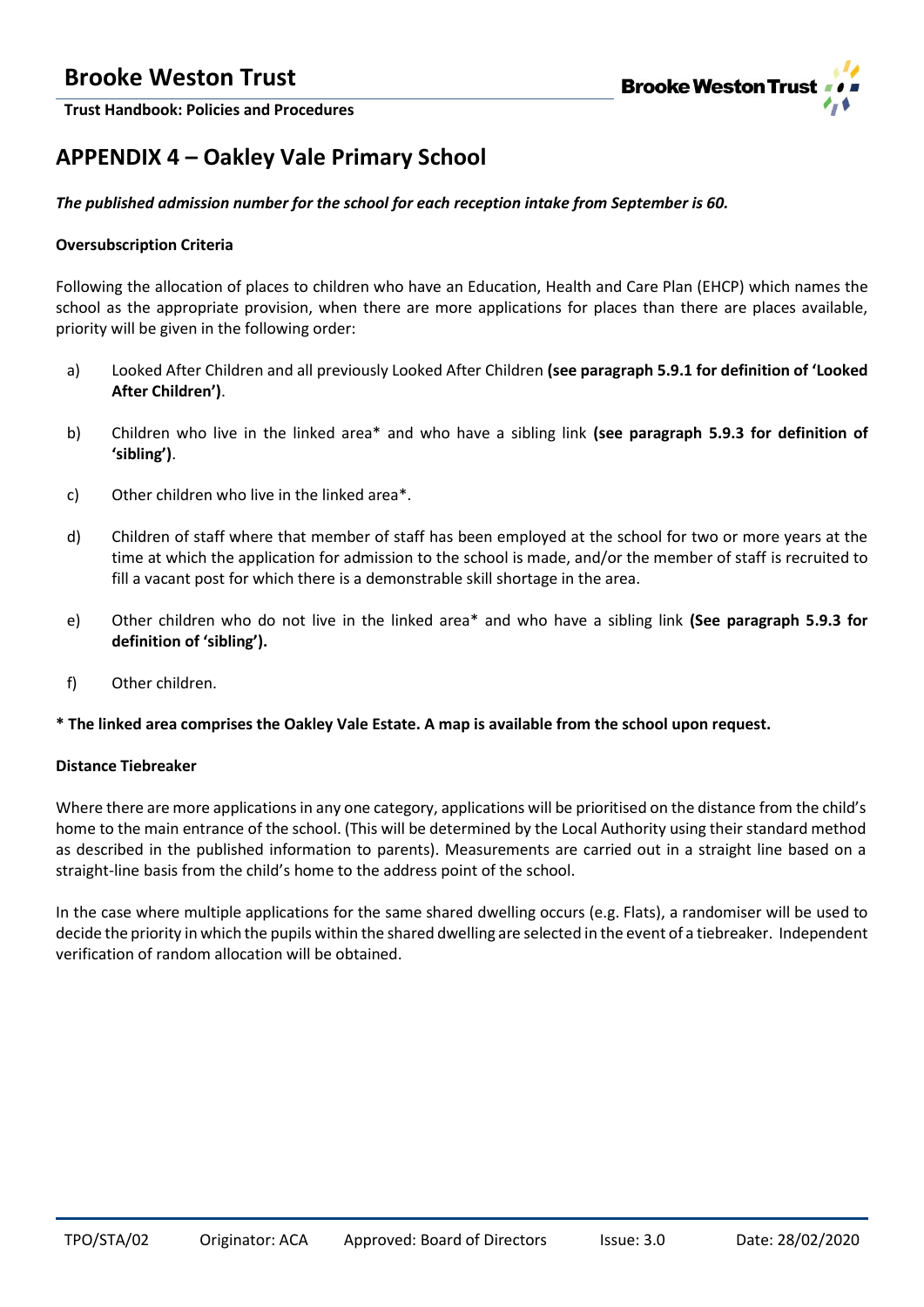

<span id="page-10-0"></span>**Trust Handbook: Policies and Procedures**

### **APPENDIX 5 – Peckover Academy**

### *The published admission number for the school for each reception intake from September is 60.*

#### **Oversubscription Criteria**

Following the allocation of places to pupils who have an Education, Health and Care Plan (EHCP) which names the school as the appropriate provision, when there are more applications for places than there are places available, priority will be given in the following order:

- a) Looked After Children and all previously Looked After Children **(see paragraph 5.9.1 for definition of 'Looked After Children')**.
- b) Children living in the catchment area with a sibling link **(see paragraph 5.9.3 for definition of 'sibling').**
- c) Children of staff where that member of staff has been employed at the school for two or more years at the time at which the application for admission to the school is made, and/or the member of staff is recruited to fill a vacant post for which there is a demonstrable skill shortage in the area.
- d) Children living in the catchment area.
- e) Children living outside the catchment area who have a sibling link **(See paragraph 5.9.3 for definition of 'sibling').**
- f) Other children.

Catchment Area: The area of Wisbech enclosed by River Nene in the east; by Mile Tree Lane in the south; by Barton Road, Gadds Lane and Leverington Road in the west (but not including either Barton Road from Panswell Lane to Gadds Lane or Gadds Lane north of the old Borough boundary of Leverington Common west of the Rising Sun, or Dowgate Road from east of the Rising Sun to the junction of Little Dowgate), Dowgate Road up to and including Little Dowgate, and Sutton Road up to and south of a line drawn from the junction of Parson Drove Lane to River Nene in the north.

Details of the catchment area can be found at the following web link:<http://my.cambridgeshire.gov.uk/>

#### **Distance Tiebreaker**

Where the Academy has more children applying than places remaining in any of the categories above, a distance tie break will be used to determine priority. Priority will be given to children who live nearest the Academy according to the shortest straight line distance. For further information, please refer to the glossary of terms in the County Council guide for Parents, "First Steps Admission to primary school: a guide for parents" available from the Cambridgeshire County Council website:<http://www.cambridgeshire.gov.uk/admissions>

In the case where multiple applications for the same shared dwelling occurs (e.g. Flats); a randomiser will be used to decide the priority in which the pupils within the shared dwelling, are selected in the event of a tiebreaker. Independent verification of the random allocation process will be obtained.

The distance for admissions purposes is measured using the straight-line distance from the reference point of the home, as defined by the National Land and Property Gazetteer (NLPG) to the reference point of the Academy.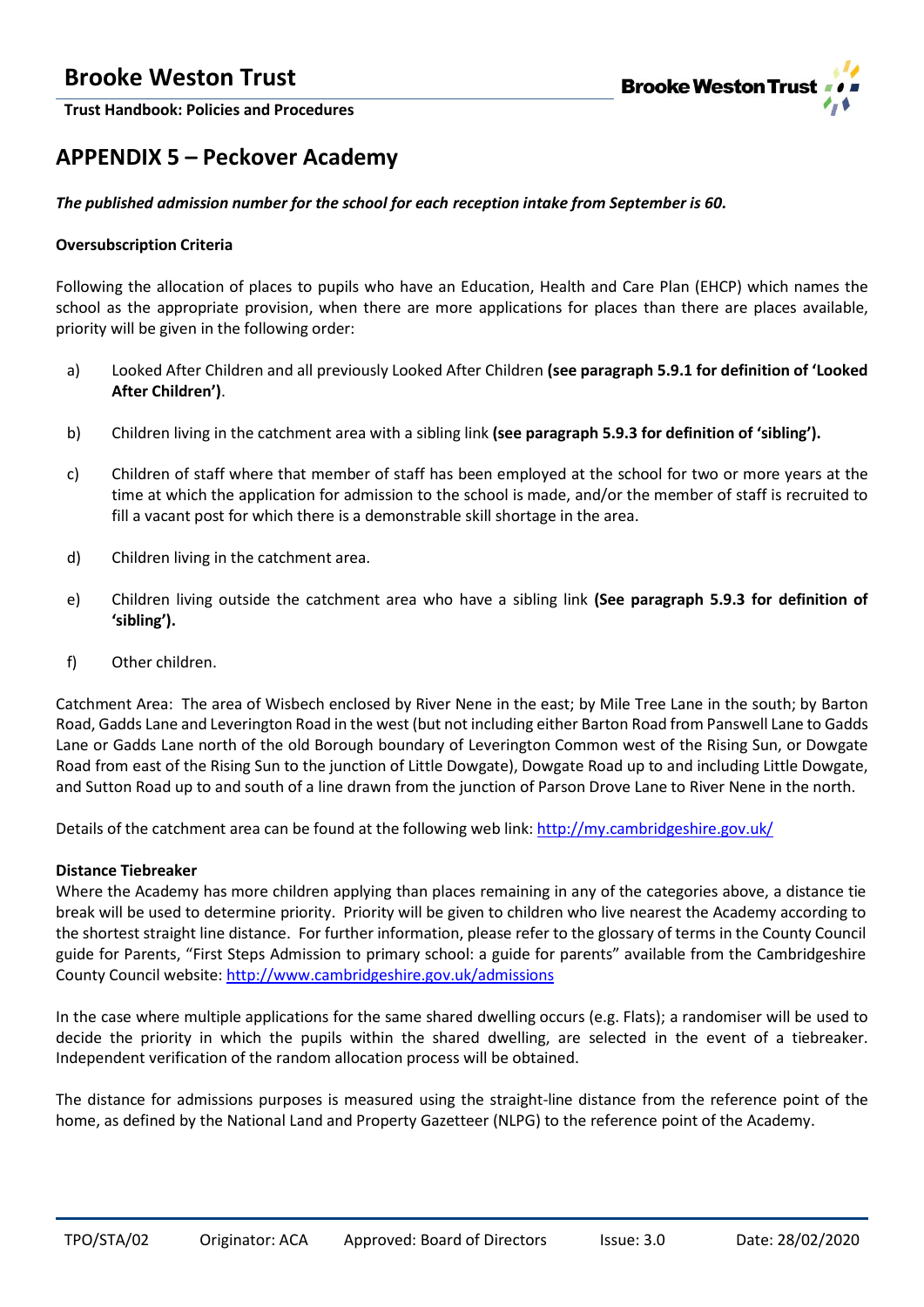

<span id="page-11-0"></span>**Trust Handbook: Policies and Procedures**

### **APPENDIX 6 – Brooke Weston Academy**

### *The published admission number for the school for the Year 7 intake is 180.*

*Please note that a paragraph below (highlighted) has been added to clarify how the Academy will handle applications where criterion (e) has been exceeded. This is to ensure that the Academy is compliant with the School Admissions Code 2021 in terms of clarifying how such applications will be processed. Local schools have been notified of this clarification.*

#### **Oversubscription Criteria for Year 7**

When the Academy receives more applications for places than the planned admission number, and after the students with an Education, Health and Care Plan (EHCP) where Brooke Weston Academy is named as the appropriate provision have been admitted, all other applicants will undertake a suitable cognitive ability test. This is used to ensure that the Academy admits an intake that is representative of the national ability range and is comprehensive in its profile.

All applicants taking the test will be placed in one of nine 'stanines' based on the results of the ability test. Places will be allocated in a proportion that reflects the national ability range.

After the admission of children with an Education, Health and Care Plan (EHCP) where Brooke Weston Academy is named as the appropriate provision, the following criteria will be applied to determine those children that will be offered places within each stanine:

The criteria are listed in priority order:

- a) Looked After Children and all previously Looked After Children **(see paragraph 5.9.1 for definition of 'Looked After Children')**.
- b) Children of staff where that member of staff has been employed at the school for two or more years at the time at which the application for admission to the school is made, and/or the member of staff is recruited to fill a vacant post for which there is a demonstrable skill shortage in the area. (Demonstrable skill shortage will only normally apply to qualified teacher positions, where the school has continually been unable to recruit).
- c) Children who have a sibling link **(See paragraph 5.9.3 for definition of 'sibling').**
- d) Children living in Corby and Kettering (see (i-ii) below).
- e) Other children based on the distance between the home address and school. Measurements will be carried out on a straight-line basis from the child's home to the address point of the school.

If the Admission Number is exceeded within criterion (b), (c) or (d) all places within that year group will be allocated at random in the priority order listed above. The random allocation will ensure that the correct proportions are allocated from each stanine. 50% of the places will be allocated to students from Corby and 50% to students from Kettering. The random allocation will be generated electronically and will be verified by an independent observer to guarantee fairness.

If the Admission Number is exceeded within criterion (e), in the case where the distances from home address to school address point are the same (for example, multiple applications for the same shared dwelling occurs i.e. flats), a randomiser will be used to decide the priority in which pupils are selected. The random allocation process will be subject to independent verification.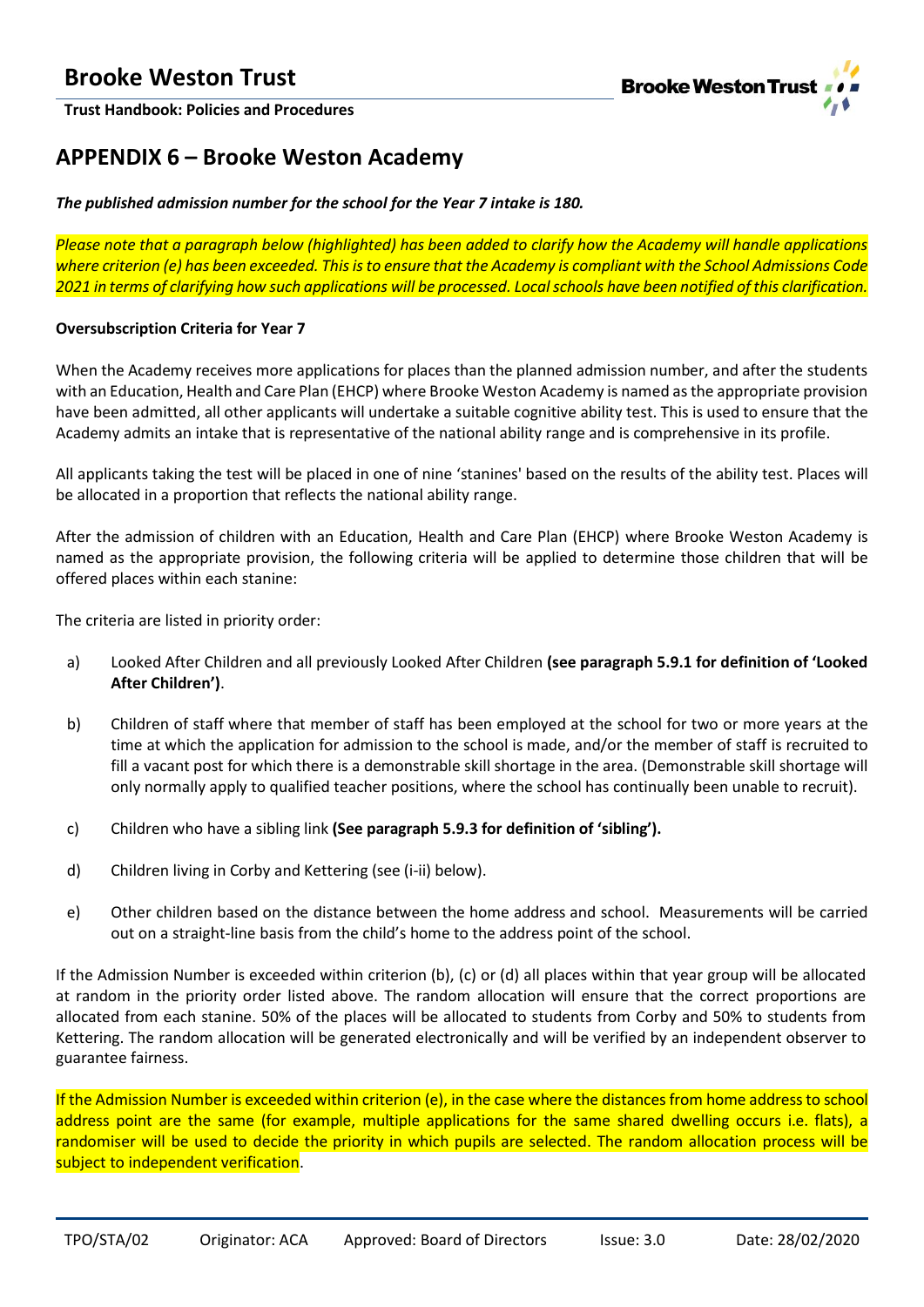

#### **Trust Handbook: Policies and Procedures**

Where there is a large proportion of siblings in an individual stanine, it may not always be possible to admit all siblings within that stanine. It may also not be possible to ensure an exact 50% intake from Corby and 50% intake from Kettering. In this case the remaining places in a stanine will be allocated at random in order to get as close as possible to the 50% intake from Corby and 50% from Kettering.

### Students who did not take the ability test will only be considered if there are places remaining once allocations have **been made to all those who did.**

i. "Kettering" means the town of Kettering and the associated towns and villages for Kettering secondary schools and Montsaye Academy, as defined in the Local Authority's Annual Information for Parents booklet.

The associated towns and villages are:

Arthingworth, Ashley, Barford, Barton Seagrave, Brampton Ash, Braybrooke, Broughton, Burton Latimer, Cranford, Cransley, Desborough, Dingley, Draughton, Faxton, Geddington, Glendon, Grafton Underwood, Hanging Houghton, Harrington, Isham, Lamport, Loddington, Maidwell, Mawsley, Newton-in-the Willows, Orton, Pipewell, Pytchley, Rothwell, Rushton, Slipton, Stoke Albany, Sutton Bassett, Thorpe Malsor, Thorpe Underwood, Twywell, Warkton, Weekley, Weston-by-Welland and Wilbarston.

ii. "Corby" means the town of Corby and the associated villages for Corby secondary schools, as defined in the Local Authority's Annual Information for Parents booklet.

The associated villages are:

Brigstock, Cottingham, East Carlton, Great Oakley, Gretton, Harringworth, Little Oakley, Little Stanion, Lyveden, Middleton, Rockingham, Stanion and Weldon.

#### **Year 7 Waiting Lists**

The following arrangements apply to Brooke Weston Academy.

From the 1st March until the 31st August of the offer year (the academic year before the academic year in which students are admitted into Year 7) children's position on the Year 7 waiting list will be determined solely in accordance with the oversubscription criteria. Where places become vacant they will be allocated, through a fresh round of random allocation, to children on the waiting list from the stanine that has become vacant and in accordance with the oversubscription criteria. If there is no-one on the waiting list from the stanine that has a vacancy the place will be filled by a child from a neighbouring stanine on an even basis (i.e. if the first child is from a stanine above then the next will be from the stanine below). **Students who did not take the ability test will only be considered if there are places remaining once empty places have been offered to all those who did take the test.**

From the 1st September until the 31st December of the Year of entry in Year 7, late applicants (those who did not apply before the Local Authority's closing date) and anyone else who did not sit the test will be randomly placed into the stanines on the waiting list, distributed evenly starting from stanine 5. Where places become vacant they will be allocated, through a fresh round of random allocation, to children on the waiting list from the stanine that has become vacant and in accordance with the oversubscription criteria. If there is no-one on the waiting list from the stanine that has a vacancy the place will be filled by a child from a neighbouring stanine on an even basis (i.e. if the first child is from a band above then the next will be from the band below).

### **In Year Waiting Lists**

See para 5.11.3 above.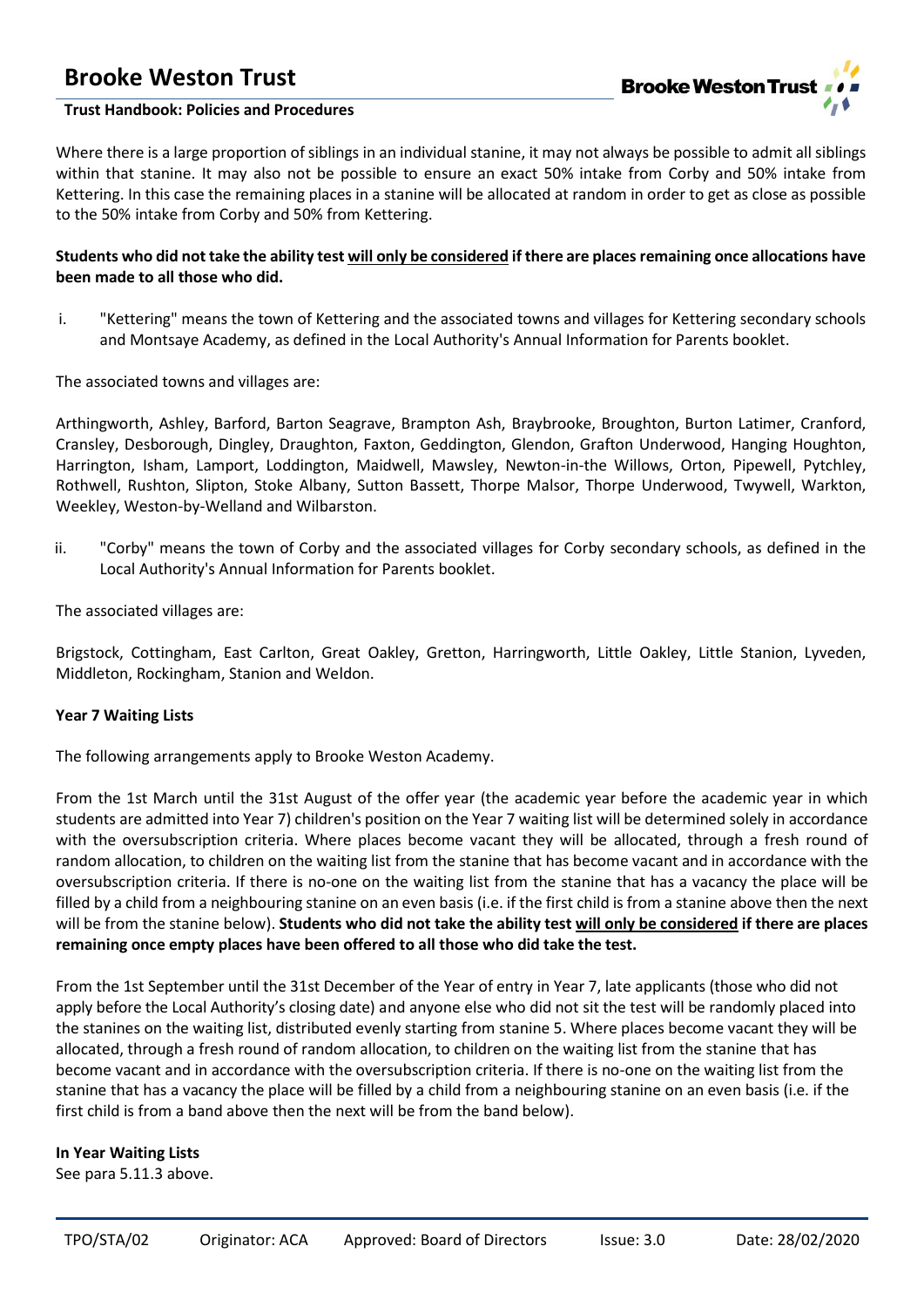**Trust Handbook: Policies and Procedures**

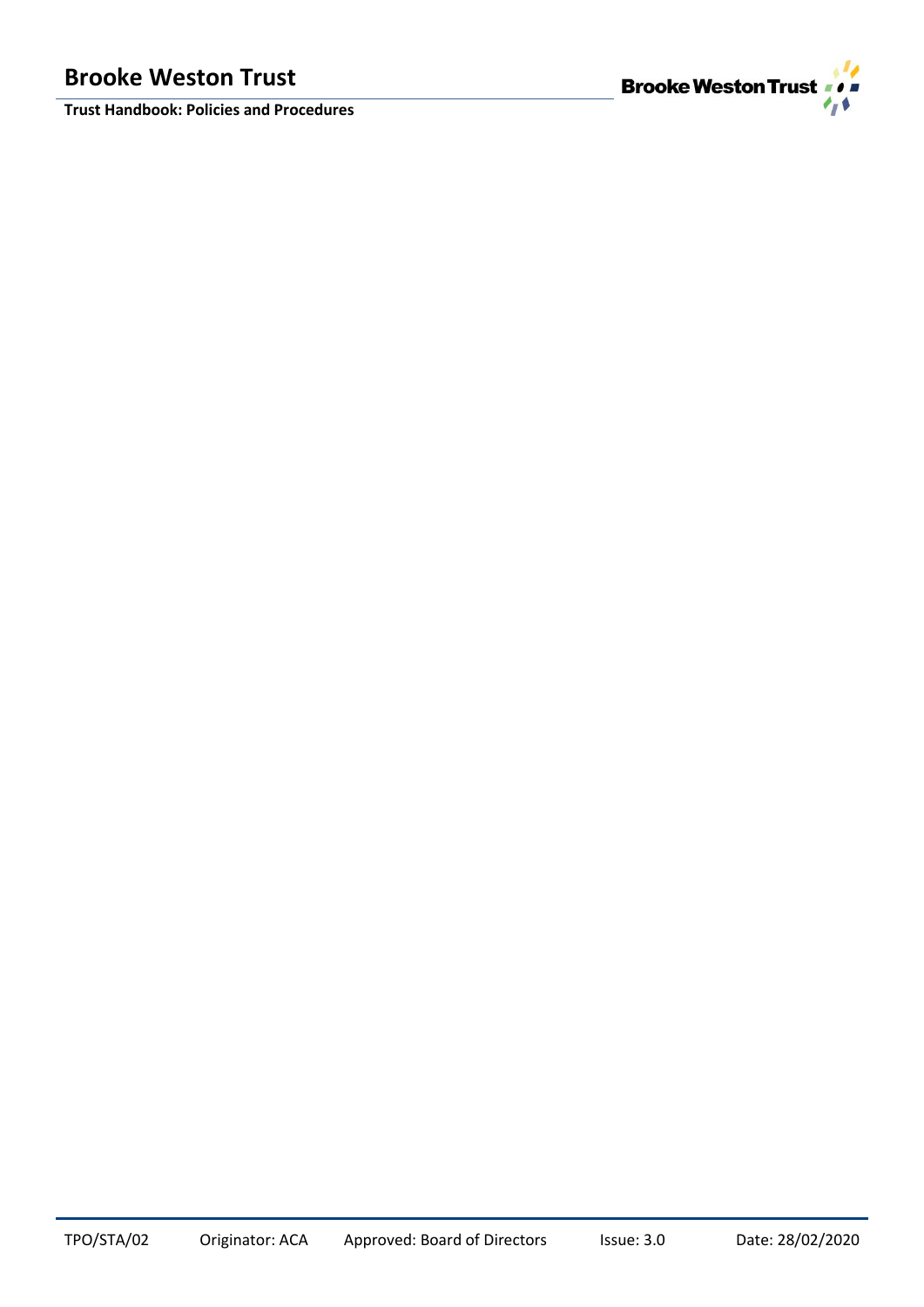

**Trust Handbook: Policies and Procedures**

### **Arrangements for Admission to Post 16 Provision**

Admission Numbers for External Students - 30 Students

### **Entry requirement**

It is important that students select courses appropriate to their needs in terms of ability and career plans. Students must gather as much information as possible to ensure that they make well-informed decisions. Academy staff will examine subject choices and offer further guidance, should the need arise. Students will receive confirmation that their application has been received on time.

The Academy will admit students from outside Brooke Weston Academy into Year 12. The minimum number of admissions for external candidates is 30. Entry requirements for courses are the same as those for continuing Brooke Weston Academy applicants. In the event that there are more external applicants eligible for entry than spaces on courses, the oversubscription criteria will be applied (see below).

Students entering Brooke Weston Academy's Sixth Form will be expected to both read and sign a learning agreement, which outlines the commitment required to be successful in Post 16 study and the support that students can expect to receive from the Academy. In addition, Sixth Form students must recognise that they are part of a large community and have a responsibility to abide by our dress code, attendance expectations and conduct themselves in a manner that supports the Academy ethos.

All students must complete a Brooke Weston Academy application form online. If a different format is required, please contact the Academy. Brooke Weston Academy reserves the right to decline requests based on Level 2 entry measures.

Brooke Weston Academy Sixth Form is committed to providing the most appropriate provision for our students.

Courses may be subject to change in light of A-level and Applied examination reform and changes to specifications and sufficient student numbers. Subject specific entry requirements will also be applied - these can be found in our Sixth Form Prospectus. There are five routes within the Sixth Form to which students may apply. The minimum entry requirements for each are outlined below:

**A Level Route** – Primarily aimed at students wishing to progress onto university, students will study 3 A Levels alongside a pathway of other qualifications for example Core Maths, Financial studies or Mentoring. To participate in the A Level Route, students must achieve:

- a minimum of 330 points from their best 8 GCSEs (to study courses not studied at GCSE, students will need at least 360 points).
- a grade 5 in Maths and a grade 5 in English Language or Literature
- each subject specific entry requirement as outlined in the Academy's prospectus

NB. Students who are interested in studying 4 A Levels may request this option, however the Principal's decision is final.

**STEM Route** – Designed to enable students to progress into STEM-focused university courses or career paths. Students on this route will study 3 or 4 A Levels and an EPQ from a STEM offer. To participate in this route students must achieve a minimum of:

- at least 330 points from their best 8 GCSEs (to study courses not studied at GCSE, students will need at least 360 points)
- a grade 6 in Maths and a grade 5 in English Language or Literature
- each subject specific entry requirement as outlined in the Academy's prospectus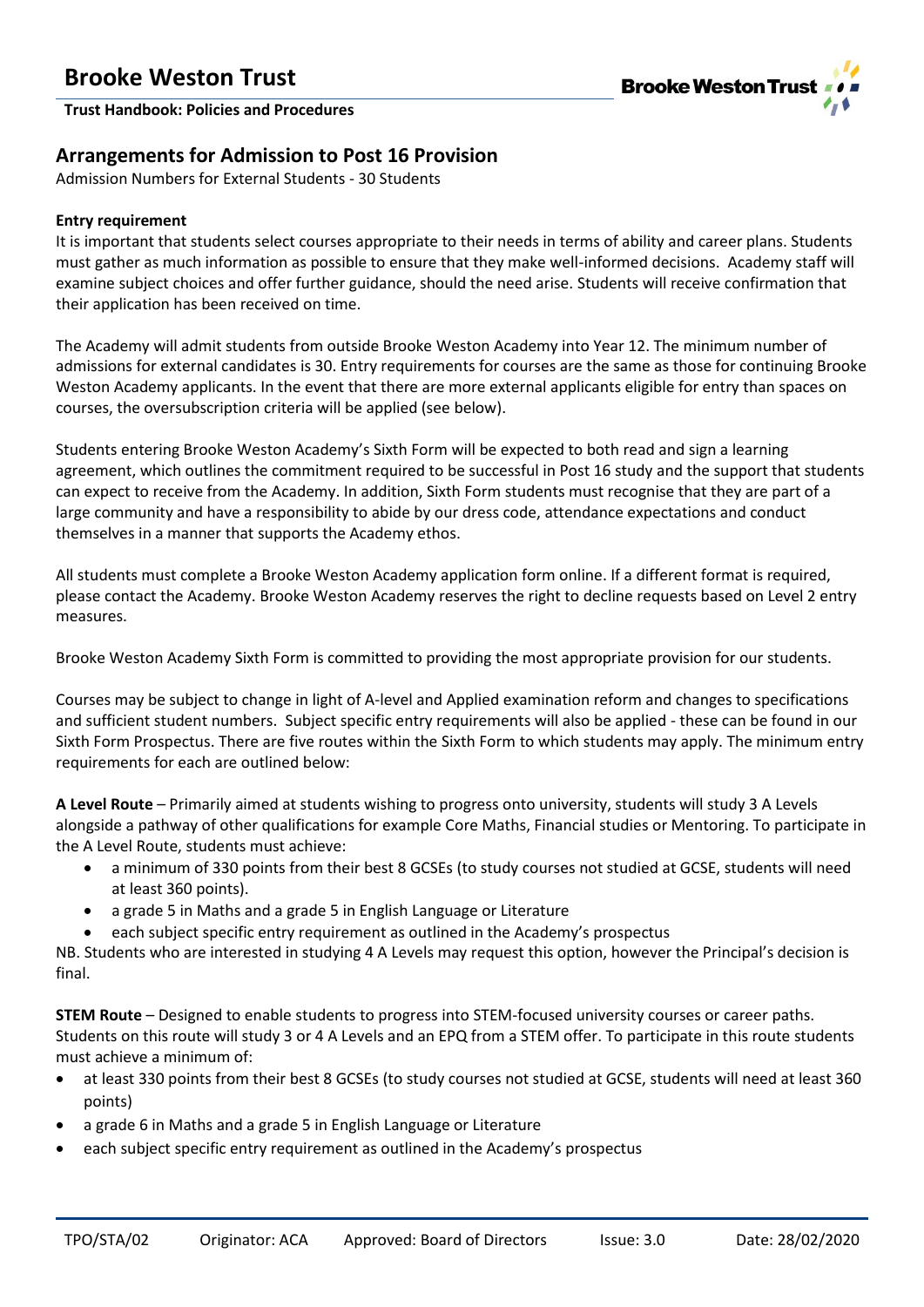

### **Trust Handbook: Policies and Procedures**

**Blended Route** – Students on this route will study 3 courses comprising at least 1 Level 3 CTEC alongside up to 2 A Levels or additional Level 3 qualifications. Students on this route will also study a pathway such as Core Maths, Financial Studies or Mentoring. To participate in the Blended Route students must achieve a minimum of:

- at least 330 points from their best 8 GCSEs
- a grade 4 in Maths and a grade 4 English Language or Literature
- each subject specific entry requirement as outlined in the Academy's prospectus

### **Oversubscription**

Following the admission of children/young people with EHC plans that name the Academy and if external applications meeting the entry requirements exceed the PAN, oversubscription criteria will apply in the following order:

a) Looked After Children and all previously Looked After Children (see paragraph 5.9.1 for definition of 'Looked After Children').

b) Children with a sibling link (See paragraph 5.9.3 for definition of 'sibling').

c) Children of staff where that member of staff has been employed at the Academy for two or more years at the time at which the application for admission to the school is made, and/or the member of staff is recruited to fill a vacant post for which there is demonstrable skill shortage in the area.

In the event of a tie, a place will be awarded on a random allocation basis. This will be subject to independent verification.

There will be a right of appeal to an Independent Appeals Panel for unsuccessful Post 16 applicants. A waiting list will be held for Year 12 students for the first academic year of admission. This waiting list will be held in line with the oversubscription criteria. The waiting list will be subject to re-ranking when a new applicant is added.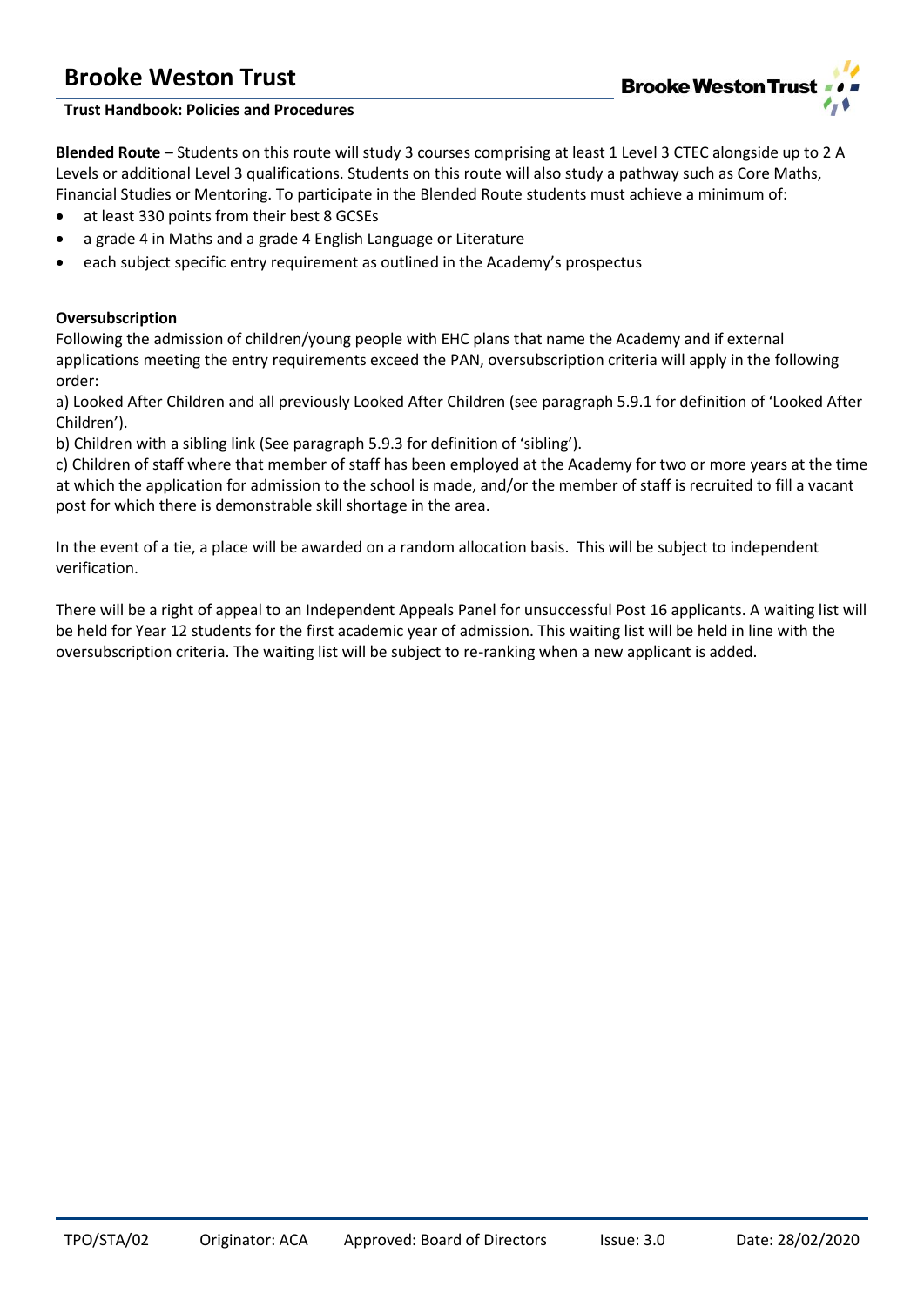

<span id="page-16-0"></span>**Trust Handbook: Policies and Procedures**

### **APPENDIX 7 – Corby Business Academy**

### *The published admission number for the school for the Year 7 intake is 200.*

### **Oversubscription Criteria for Year 7**

The Brooke Weston Trust will consider all applications for places. Where fewer than 200 applications are received, the Trust will offer places to all those who have applied. When more than 200 applications are received and after the students with an Education, Health and Care Plan (EHCP) where Corby Business Academy is named as the appropriate provision have been admitted, all other applicants will undertake a suitable cognitive ability test. This is used to ensure that the Academy admits an intake that is representative of the national ability range and is comprehensive in intake. Note: students who do not sit the test will only be considered for places at Corby Business Academy once allocations have been made to all those who did.

The following process will occur:

All applicants taking the test will be placed in one of nine bands (stanines) based on the results of the ability test. A number of places will be allocated from each band in a proportion that reflects the national ability range. All applicants to Corby Business Academy are required to take the admissions test. The following criteria will be applied to determine those children who will be offered places:

Places will be allocated to pupils who have an Education, Health and Care Plan (EHCP) that names the school as the appropriate provision. When there are more applications for places than there are places available, priority will be given in the following order:

- a) Looked After Children and all previously Looked After Children.
- b) Children of staff who have been employed at the named school for two or more years at the time at which the application for admission to the named school is made, and/or staff recruited to fill vacant posts for which there is a demonstrable skill shortage. (Demonstrable skill shortage will only normally apply to qualified teacher positions, where the school has continually been unable to recruit).
- c) Children with a sibling link (See paragraph 5.9.3 for definition of 'sibling').
- d) The allocation of places to children who live closer to Corby Business Academy than any other school.
- e) The allocation of places to children who live in the Academy's linked villages.
- f) Proximity to the Academy.

Should a 'tie-breaker' be required in criteria b, c, d, or e priority will be given to children whose home address is closest to the Academy as measured in a straight line (proximity to the Academy).

### **Definitions**

'Any other school' does not include Brooke Weston Academy.

The Academy's linked villages are the parishes of Brigstock, Gretton, Harringworth, Little Oakley, Little Stanion, Lyveden, Stanion and Weldon.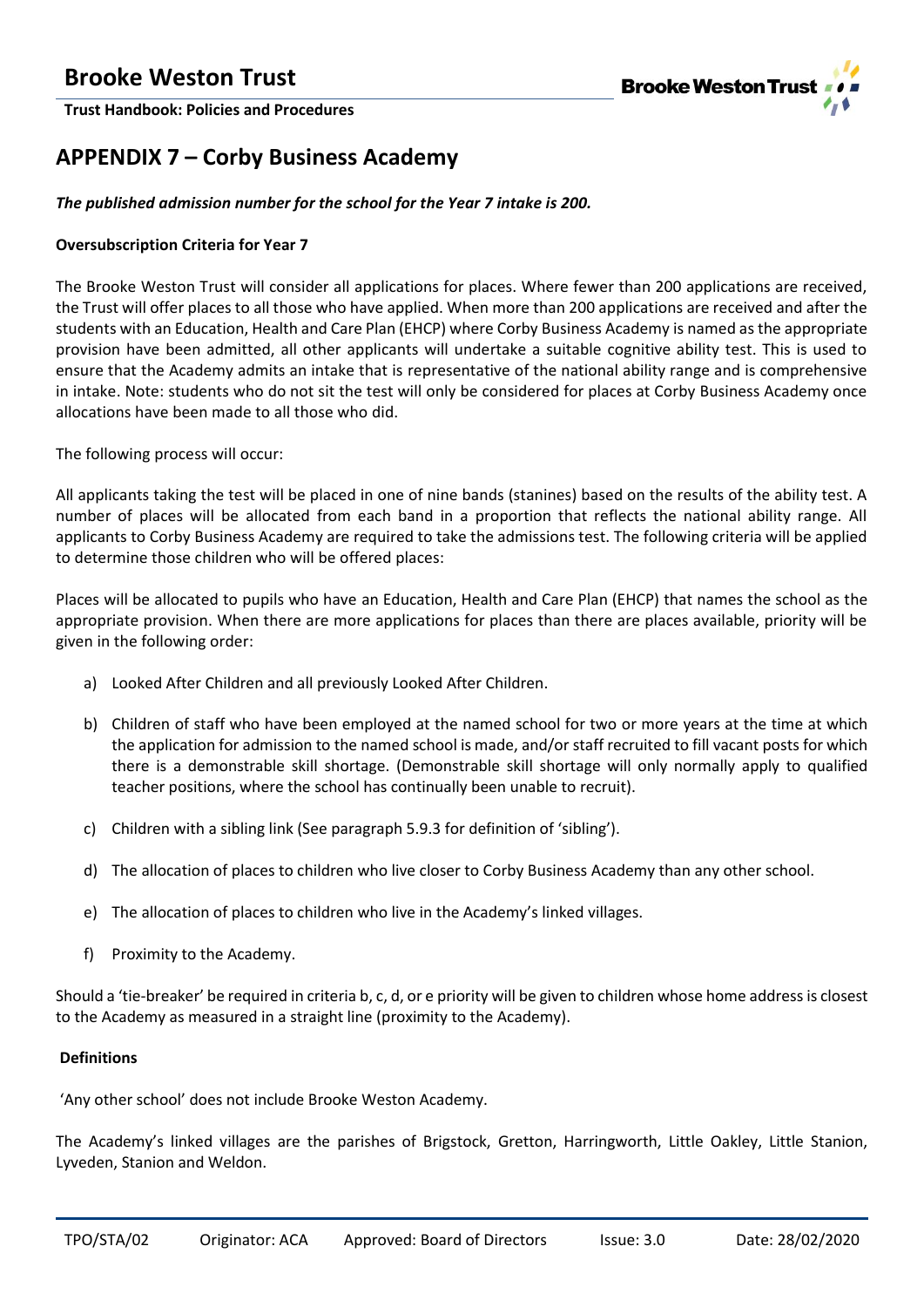

### **Trust Handbook: Policies and Procedures**

Distances are measured from the nearest entrance to the home address to the nearest access point to the school grounds. It is measured on a straight line basis, using a geographical information system.

After 31st December of the year of entry for Year 7 and for all In Year applications in Years 8,9,10 and 11 if the number of In Year applications exceeds the number of places available in a Year Group, the places will be allocated through a round of random allocation, in accordance with the oversubscription criteria a, b, c, d outlined in the policy.

[www.randomizer.org/form.htm is](http://www.randomizer.org/form.htm) the website we will use to determine the randomization process. This will be subject to independent verification.

#### **Year 7 Waiting List**

The following arrangements apply to Corby Business Academy

From the 1st March until the 31st August of the offer year (the academic year before the academic year in which students are admitted into Year 7) children's position on the Year 7 waiting list will be determined solely in accordance with the oversubscription criteria. Where places become vacant they will be allocated, through a fresh round of allocation, to children on the waiting list from the stanine that has become vacant and in accordance with the oversubscription criteria. If there is no-one on the waiting list from the stanine that has a vacancy the place will be filled by a child from a neighbouring stanine on an even basis (i.e. if the first child is from a stanine above then the next will be from the stanine below). **Students who did not take the ability test will only be considered if there are places remaining once empty places have been offered to all those who did take the test.**

From the 1st September until the 31st December of the Year of entry in Year 7, late applicants (those who did not apply before the Local Authority's closing date) and anyone else who did not sit the test will be placed into the stanines on the waiting list, distributed evenly starting from stanine 5. Where places become vacant they will be allocated, through a fresh round of allocation, to children on the waiting list from the stanine that has become vacant and in accordance with the oversubscription criteria. If there is no-one on the waiting list from the stanine that has a vacancy the place will be filled by a child from a neighbouring stanine on an even basis (i.e. if the first child is from a band above then the next will be from the band below).

**In Year Waiting Lists**

See para 5.11.3 above.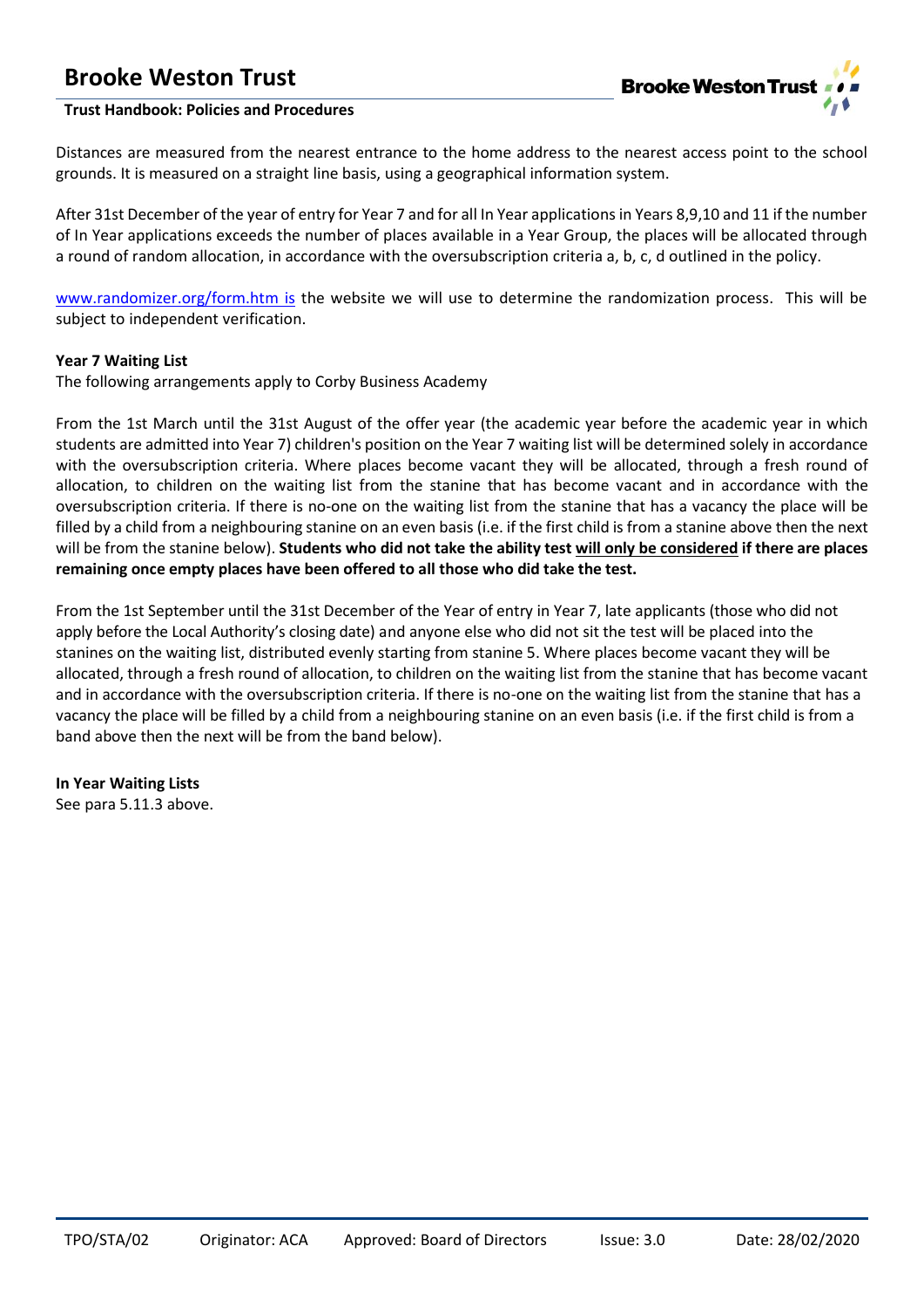

**Trust Handbook: Policies and Procedures**

### **Arrangements for Admission to Post 16 Provision**

Admission Numbers for External Students - 25 Students

### **Entry requirement**

It is important that students select courses appropriate to their needs in terms of ability and career plans.

Students must gather as much information as possible to ensure that they make well-informed decisions.

Academy staff will examine subject choices and offer further guidance, should the need arise. Students will receive confirmation that their application has been successful.

The Academy will admit students from outside CBA into Year 12. The maximum number of admissions for external candidates is 25. Entry requirements for courses are the same as those for internal applicants. In the event that there are more than 25 external applicants eligible for entry, the oversubscription criteria will be applied (see below).

Students entering CBA's Sixth Form will be expected to read and sign a learning agreement which outlines the commitment required to be successful in Post 16 study and the support that students can expect to receive from Academy staff. In addition, Sixth Form students must recognise that they are part of a large community and have a responsibility to abide by our dress code and conduct themselves in a manner that supports the Academy ethos.

The entry requirements for external students will be the same as for continuing students. All students must complete a Corby Business Academy application form.

There are two areas within the  $6<sup>th</sup>$  form for students to apply for:

### **1. Level 3 Pathway Courses**

A minimum of 5 GCSEs at level 4 including English and Maths, plus any other levels required for specific subjects.

Course entry requirements are outlined in our Sixth Form prospectus.

For those students who have not achieved a level 4 or above in English and/or Maths we offer:

### **2. Level 3 Gateway Course**

A minimum of 3 GCSEs at level 4 plus English Literature or English Language and Maths at level 3 or above, plus any other levels required for specific subjects.

Course entry requirements are outlined in our Sixth Form prospectus.

Students will be expected to retake Maths, English or both as part of this course.

CBA reserve the right to remove any Sixth Form course if the interest in the course is not sustainable financially for the Academy. In such circumstances, students will be informed at the earliest opportunity and guidance given with regards to alternative options available.

### **Oversubscription**

Following the admission of children/young people with an Education, Health and Care Plan (EHCP) that name the Academy and if external applications exceed the PAN, oversubscription criteria will apply.

- a) Looked After Children and all previously Looked After Children **(see paragraph 5.9.1 for definition of 'Looked After Children').**
- b) Children with a sibling link **(See paragraph 5.9.3 for definition of 'sibling').**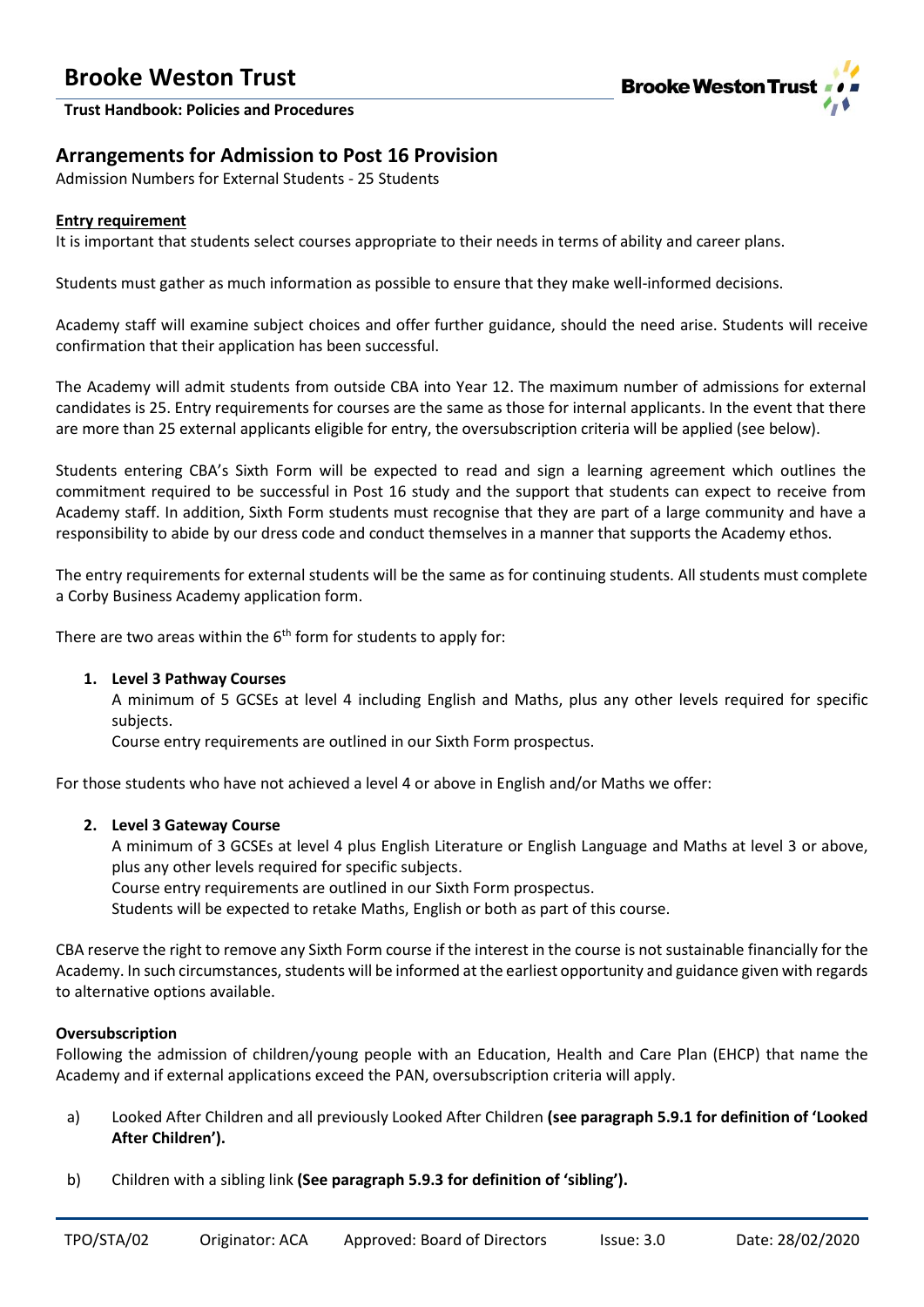

### **Trust Handbook: Policies and Procedures**

c) Distance between home address and the Academy as measured in a straight line from the child's home to the Main Entrance of the School site.

In the event of a tie (i.e. two addresses are exactly the same distance from the Academy) a place will be awarded on a random allocation basis. This will be subject to independent verification.

There will be a right of appeal to an Independent Appeals Panel for unsuccessful Post 16 applicants. A waiting list will be held for Year 12 students for the first academic year of admission. This waiting list will be held in line with the oversubscription criteria.

#### **Other information Notes on Admissions Criteria:**

Academy students supported in their learning by placement within the Unit provision may continue into the Sixth Form where the Academy is able to meet their needs.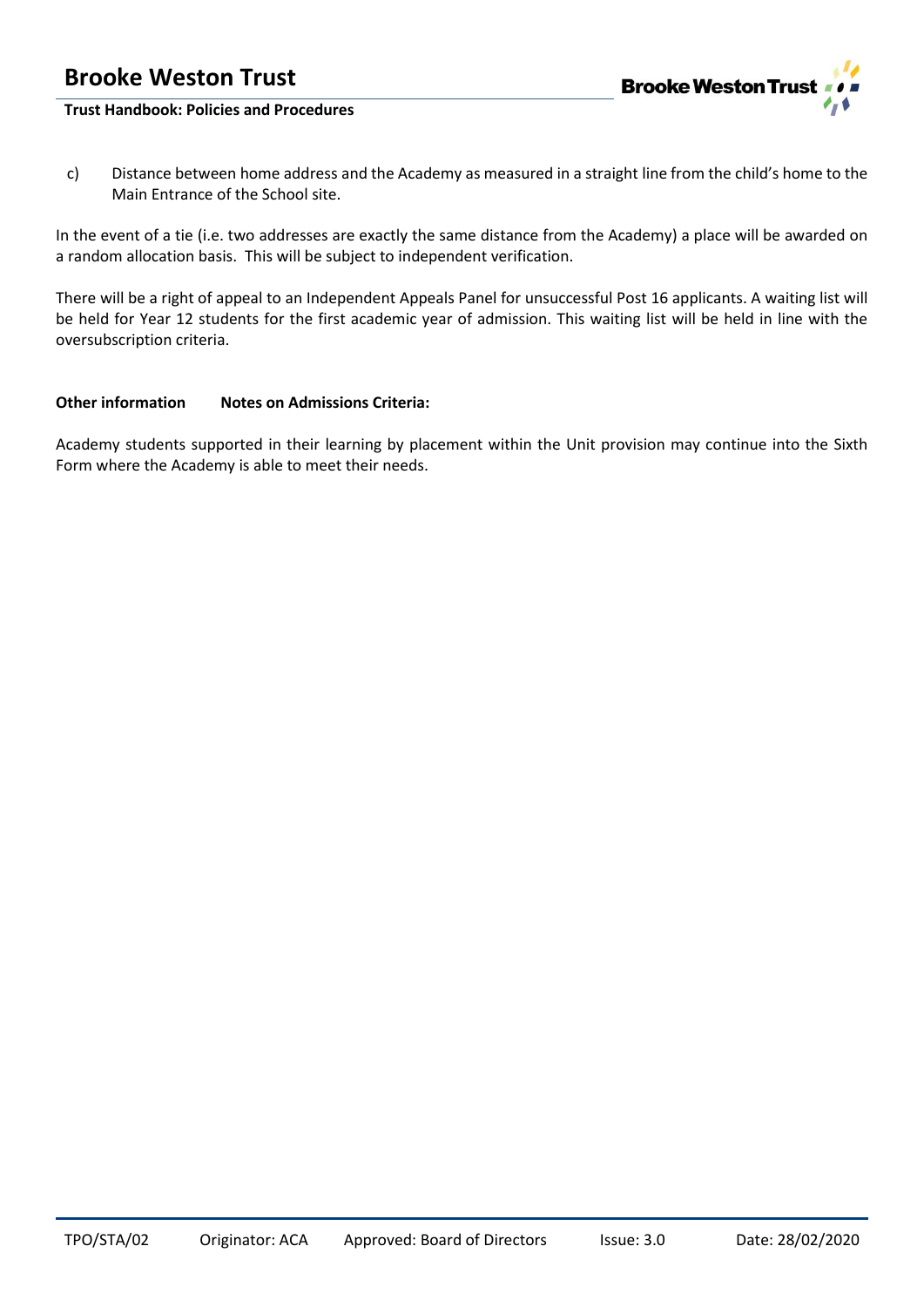

<span id="page-20-0"></span>**Trust Handbook: Policies and Procedures**

## **APPENDIX 8 – Corby Technical School**

*The published admission number for the school for the Year 7 intake is 150.*

### **Oversubscription Criteria for Year 7**

The Corby Technical School will accordingly provide for the admission of 150 students to Year 7 if sufficient applications for entry are received. Where fewer applications than this published admission number are received, the Brooke Weston Trust will offer places at the Corby Technical School to all those who have applied.

### **Allocation of Places**

Children who have an Education, Health and Care Plan (EHCP) where Corby Technical School is named as the appropriate provision will be admitted.

The following oversubscription criterion applies to all other students:

All applicants will take a suitable cognitive ability test which will be an NFER non-verbal reasoning test. This test is used to ensure that the Corby Technical School admits an intake that is representative of the national ability range and is comprehensive in its intake. This is not a tool to give priority to more able students.

Any applicants who do not sit the cognitive ability test will only be considered for a place at Corby Technical School once allocations have been made to all those who did take the test. The following process will occur:

- All applicants taking the test will be placed in one of nine stanines based on the results of the test. A number of places will be allocated from each stanine in a proportion that reflects the national ability range. This number will be determined within the testing process administered by GL Assessment and will not be decided by Corby Technical School itself.
- The following criteria will be applied in priority order to determine those children who will be offered places:
- a) Looked After Children and all previously Looked After Children **(see paragraph 5.9.1 for definition of 'Looked After Children').**
- b) Children of staff who have been employed at the named school for two or more years at the time at which the application for admission to the named school is made, and/or staff recruited to fill vacant posts for which there is a demonstrable skill shortage. (Demonstrable skill shortage will only normally apply to qualified teacher positions, where the school has continually been unable to recruit).

### c) Children who Live in Corby and the Named Linked Villages *The Corby Technical School is situated close to the centre of Corby and is intended primarily to serve the area "Corby" which means the town of Corby and the associated villages for Corby secondary schools, as defined in the Local Authority's Annual Information for Parents' booklet. The associated villages are currently: Brigstock, Cottingham, East Carlton, Great Oakley, Gretton, Harringworth, Little Oakley, Little Stanion, Lyveden, Middleton, Rockingham, Stanion and Weldon.*

- d) Children with a sibling link **(See paragraph 5.9.3 for definition of 'sibling').**
- e) Other children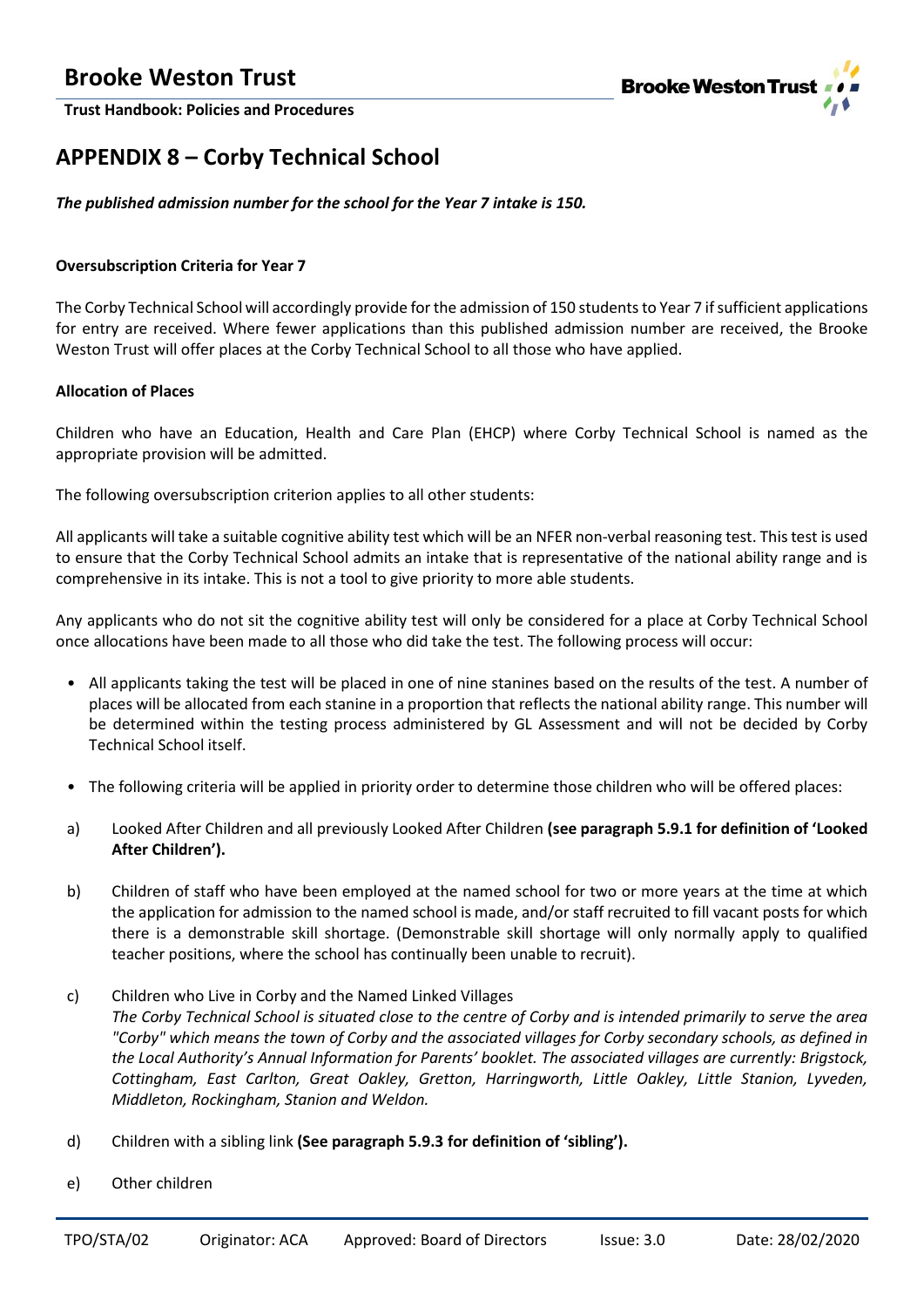

### **Trust Handbook: Policies and Procedures**

Other children based on the distance between home and school measured on a straight-line basis from the front door of the home to the main school gate.

#### **Distance Tiebreaker**

If, in categories 1 – 5 above, a tie break is necessary to determine which child is admitted, the child whose permanent address is closest to the school will be given priority for admission. Distance is measured from the child's home to the front gates of the school in a straight line.

In the event of a tie break (as outlined above), if the distance between a child's home and the school is equidistant in any two or more cases, random allocation will be carried out by the school to determine who has highest priority for admission.

www.randomizer.org/form.htm is the website we will use to determine the randomization process. Independent verification of that process will be obtained.

**Students who did not take the ability test will only be considered if there are places remaining once empty places have been offered to all those who did**.

#### **Year 7 Waiting List**

The following arrangements apply to Corby Technical School.

From the 1st March until the 31st August of the offer year (the academic year before the academic year in which students are admitted into Year 7) children's position on the Year 7 waiting list will be determined solely in accordance with the oversubscription criteria. Where places become vacant they will be allocated, through a fresh round of allocation, to children on the waiting list from the stanine that has become vacant and in accordance with the oversubscription criteria. If there is no-one on the waiting list from the stanine that has a vacancy the place will be filled by a child from a neighbouring stanine on an even basis (i.e. if the first child is from a stanine above then the next will be from the stanine below). **Students who did not take the ability test will only be considered if there are places remaining once empty places have been offered to all those who did take the test.**

From the 1st September until the 31st December of the Year of entry in Year 7, late applicants (those who did not apply before the Local Authority's closing date) and anyone else who did not sit the test will be placed into the stanines on the waiting list, distributed evenly starting from stanine 5. Where places become vacant they will be allocated, through a fresh round of allocation, to children on the waiting list from the stanine that has become vacant and in accordance with the oversubscription criteria. If there is no-one on the waiting list from the stanine that has a vacancy the place will be filled by a child from a neighbouring stanine on an even basis (i.e. if the first child is from a band above then the next will be from the band below).

### **In Year Waiting Lists**

See para 5.11.3 above.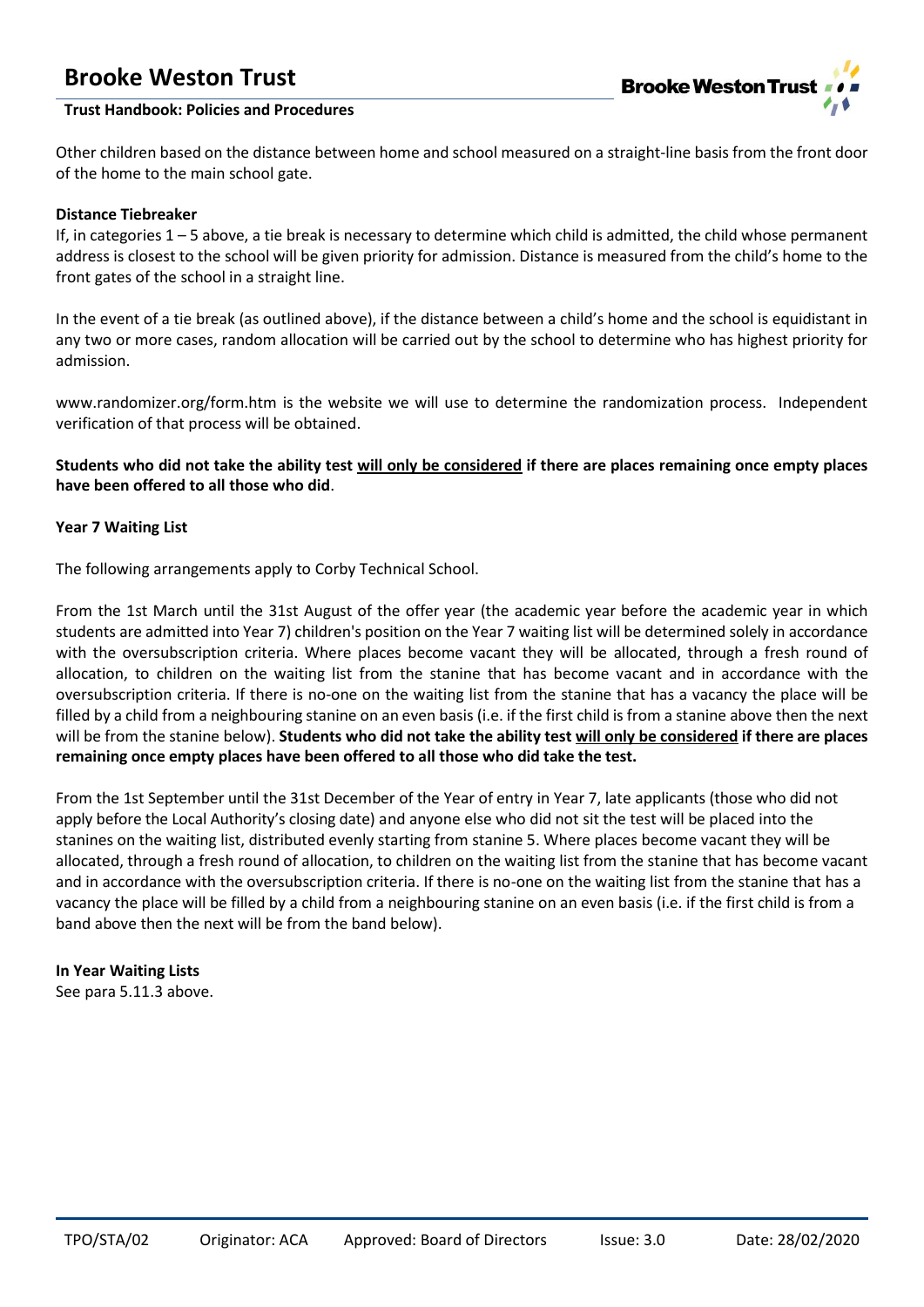

**Trust Handbook: Policies and Procedures**

### **Arrangements for Admission to Post 16 Provision**

The Academy will admit students from outside CTS into Year 12. The maximum number of admissions for external candidates is 10. Entry requirements for courses are the same as those for internal applicants. In the event that there are more than 10 external applicants eligible for entry, the oversubscription criteria will be applied.

### **Entry requirements**

The entry requirements for all applicants are the same. There are two routes of application for students to apply for:

Route 1: A Level Pathway – Students will study A levels

- The school entry requirements for all applicants will be the same and are a grade 5 in Maths and a grade 5 in English Language or Literature.
- In order to study individual subjects the specified GCSE entry grade criteria for each respective subject, as outlined in the most current Sixth Form prospectus needs to be met.

Route 2: Blended Pathway – Students will study a wide range of level 3 courses.

- Students will study a minimum of 1 non-A level, level 3 course e.g. BTEC/Cambridge Technical.
- A grade 4 in Maths and a Grade 4 in English Language or Literature.
- Each subject specific entry requirement as outlined in the school's prospectus.

### **Oversubscription criteria**

All students must meet the entry requirements as outlined above. If after admitting students with an Education, Health and Care Plan (EHCP) that name Corby Technical School, there are more external applicants than places, the following oversubscription criteria will apply:

- 1. Looked After Children and all previously looked after children (see paragraph 5.9.1)
- 2. Children with a sibling link (see paragraph **5.9.3** for the sibling definition)
- 3. Distance between permanent address and the School as measured in a straight line from the child's home to the Main Entrance of the School site.

If, in criteria 1 – 3 above, a tie break is necessary to determine which child is admitted, the child whose permanent address is closest to the school will be given priority for admission. Distance is measured from the child's home to the front gates of the school in a straight line.

In the event of a tie (as outlined above), if the distance between a child's home and the school is equidistant in any two or more cases, random allocation will be carried out by the school to determine who has highest priority for admission.

www.randomizer.org/form.htm is the website we will use to determine the randomization process. This will be subject to independent verification.

A waiting list will be held for Year 12 students for the first academic year of admission. This waiting list will be held in line with the oversubscription criteria. Further details on the waiting list are set out in the main body of the Trust's admission policy.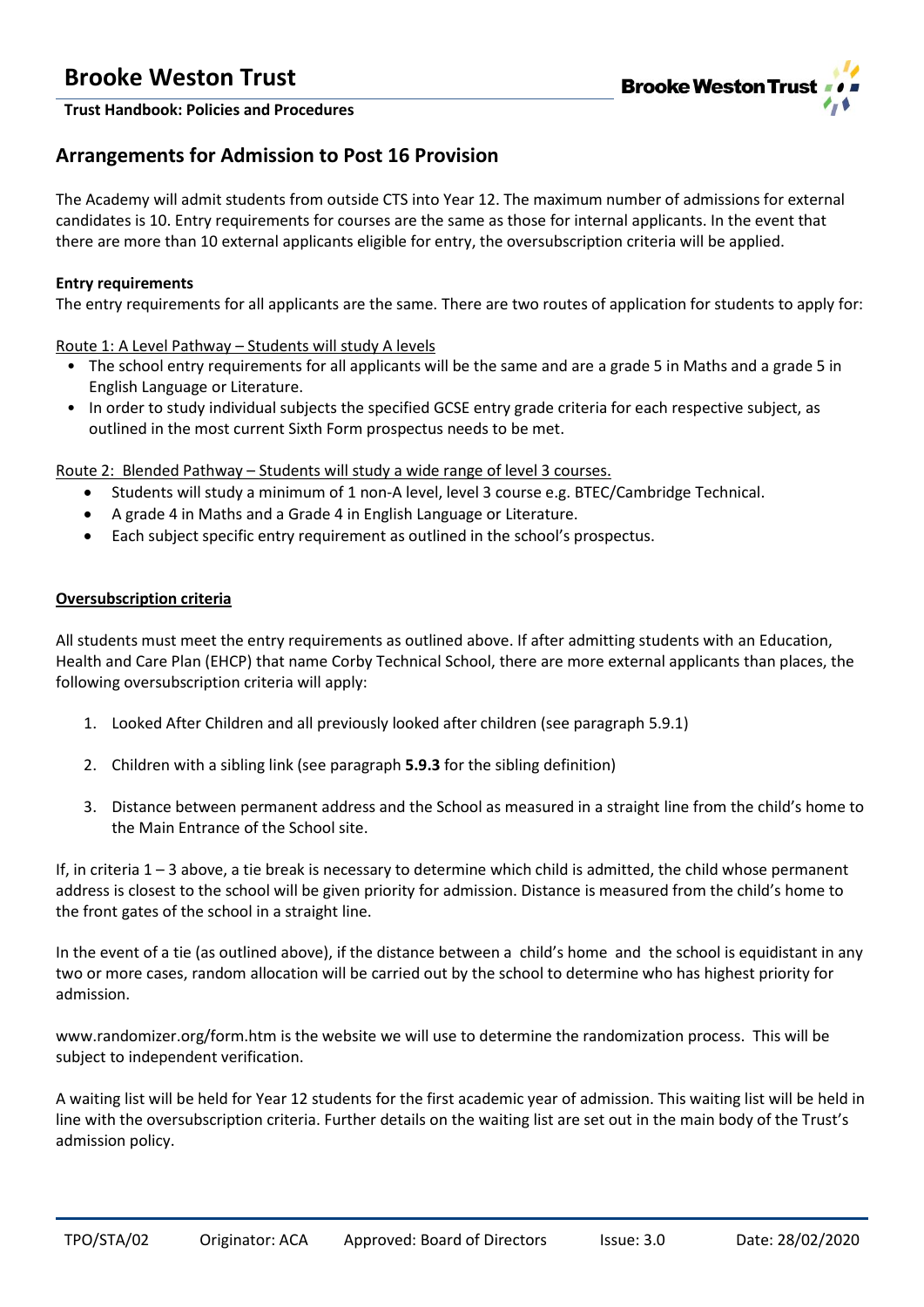

<span id="page-23-0"></span>**Trust Handbook: Policies and Procedures**

### **APPENDIX 9 – Kettering Science Academy**

### *The published admission number for the school for the Year 7 intake is 270.*

### **Oversubscription Criteria for Year 7**

Where the number of applications for admission is greater than the published admission number, places will be offered in the following order of priority:

After the admission of pupils with an Education, Health and Care Plan (EHCP) where Kettering Science Academy is named as the appropriate provision, the criteria will be applied in the order in which they are set out below:

All children will be required to undertake a cognitive ability test. Children who take the test will be divided into 9 stanines based on the results of the test and places will be allocated to each stanines in proportion to national averages. Children who take the test will be given priority over children who do not.

Priority to the criteria will be given in the following order:

- a) Looked After Children and all previously Looked After Children **(see paragraph 5.9.1 for definition of 'Looked After Children').**
- b) Children with a sibling link **(See paragraph 5.9.3 for definition of 'sibling').**
- c) Children who live in the villages linked to the Academy Broughton, Cransley, Mawsley and Pytchley.
- d) Children of staff who have been employed at the named school for two or more years at the time at which the application for admission to the named school is made, and/or staff recruited to fill vacant posts for which there is a demonstrable skill shortage. (Demonstrable skill shortage will only normally apply to qualified teacher positions, where the school has continually been unable to recruit).
- e) Children who live in the defined area as described below Within the area bordered by: Barton Road where it meets the River Ise, the A6900 London Road up to the A4300 to include Naseby Road where it borders the River Ise. This includes all roads leading from main roads directly feeding off Deeble Road. (All houses within this defined area).
- f) Other children.

### **Distance Tiebreaker**

If the admission number is exceeded within any criterion, priority will be given to those children who live closest to the school, as measured from the centre of their home address to the nearest pupil access point of the school. Although a Distance Tiebreaker applies, given the admissions test, this is only likely to be relevant when:

- A particular band is oversubscribed; and
- Two or more students have exactly the same admissions test score. In such circumstances, priority will go to children that live nearest the main entrance of the school. All applicants taking the test will be placed in one of nine bands based on the results of the ability test. A number of places will be allocated from each band in a proportion that reflects the national ability range.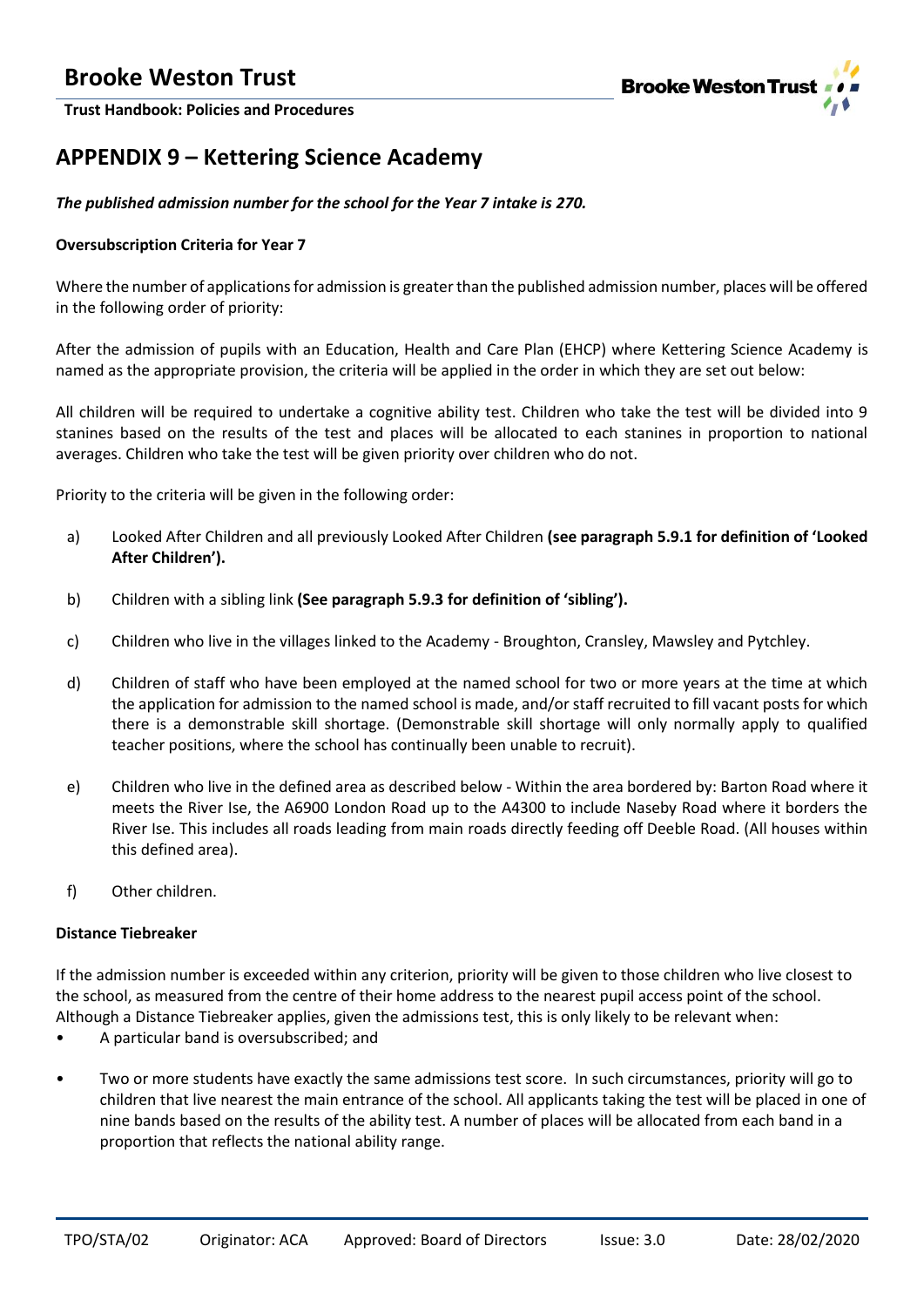

### **Trust Handbook: Policies and Procedures**

Children who do not take the ability test will only be considered if there are remaining places available after allocations have been made to those who did.

#### **Year 7 Waiting List**

The following arrangements apply to Kettering Science Academy.

From the 1st March until the 31st August of the offer year (the academic year before the academic year in which students are admitted into Year 7) children's position on the Year 7 waiting list will be determined solely in accordance with the oversubscription criteria. Where places become vacant they will be allocated, through a fresh round of allocation, to children on the waiting list from the stanine that has become vacant and in accordance with the oversubscription criteria. If there is no-one on the waiting list from the stanine that has a vacancy the place will be filled by a child from a neighbouring stanine on an even basis (i.e. if the first child is from a stanine above then the next will be from the stanine below). **Students who did not take the ability test will only be considered if there are places remaining once empty places have been offered to all those who did take the test.**

From the 1st September until the 31st December of the Year of entry in Year 7, late applicants (those who did not apply before the Local Authority's closing date) and anyone else who did not sit the test will be placed into the stanines on the waiting list, distributed evenly starting from stanine 5. Where places become vacant they will be allocated, through a fresh round of allocation, to children on the waiting list from the stanine that has become vacant and in accordance with the oversubscription criteria. If there is no-one on the waiting list from the stanine that has a vacancy the place will be filled by a child from a neighbouring stanine on an even basis (i.e. if the first child is from a band above then the next will be from the band below).

**In Year Waiting Lists** See para 5.11.3 above.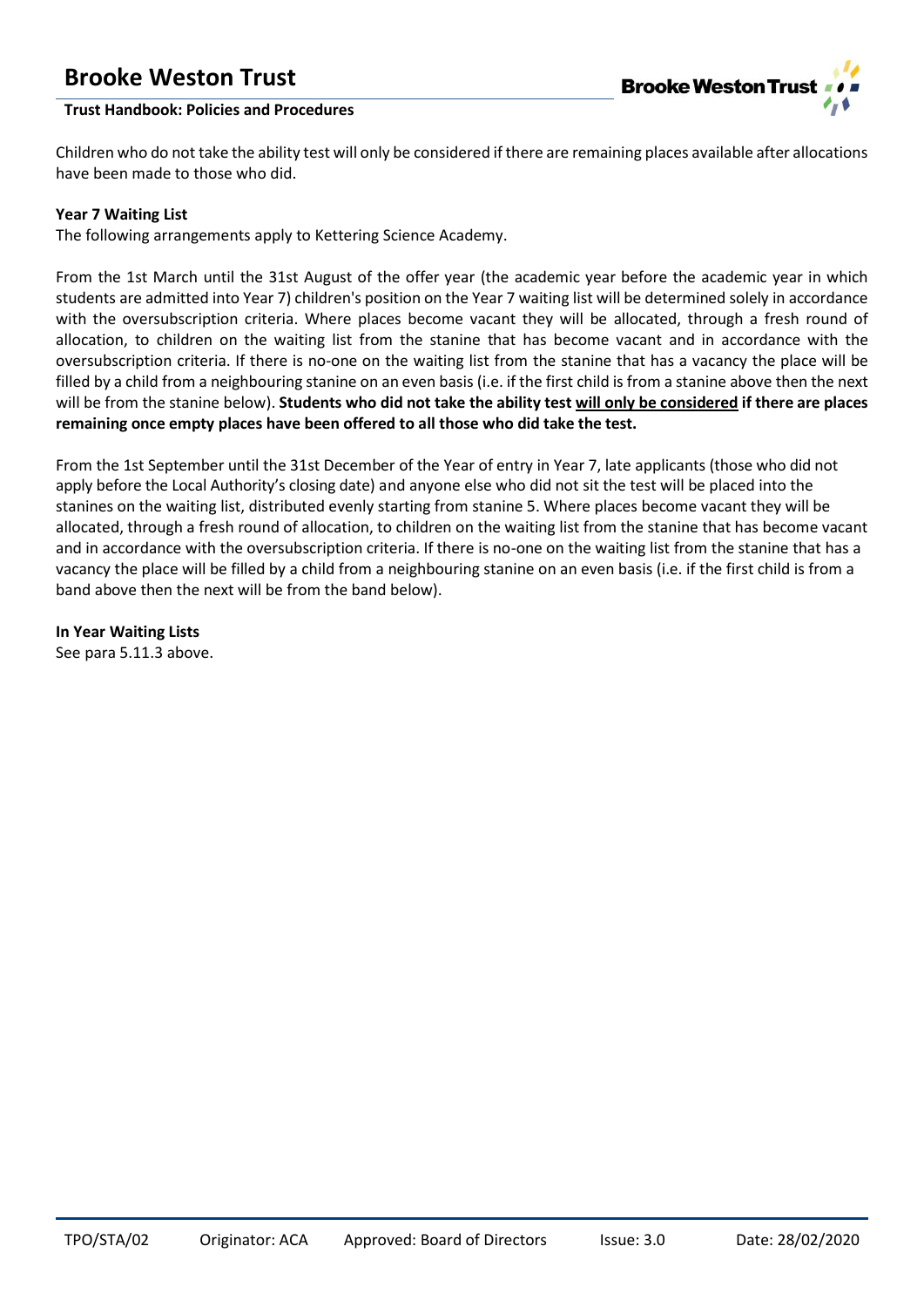

**Trust Handbook: Policies and Procedures**

### **Arrangements for Admission to Post 16 Provision**

There are a total of 100 places available in Year 12. This is inclusive of a Published Admission Number of 25 for external students.

### **Entry Requirements**

The Academy Trust will publish specific criteria in relation to minimum academic entrance requirements for admission or transfer to the Post 16 provision. All students (i.e. transferring and new admissions) will be expected to have met the minimum academic entry requirements for the Sixth Form – this is a minimum of 5 qualifications at level 4 including English and mathematics (see prospectus for further information).

In addition to the Sixth Form's minimum academic entry requirements, pupils will need to satisfy minimum entrance requirements for the courses they wish to take. If either internal or external applicants fail to meet the minimum course requirements, they will be given the option of pursuing any alternative courses for which they do meet the minimum academic requirements.

These academic entry requirements will be published in the Academy's prospectus and on the Local Authority website for Sixth Form criteria.

When the Sixth Form is undersubscribed, all applicants meeting the minimum academic entry requirements will be admitted.

When there are more external applicants that satisfy any academic entry requirements than the number of Post 16 places available and after the admission of pupils with an Education, Health and Care Plan (EHCP)n where Kettering Science Academy is named as the appropriate provision, the criteria will be applied in the order in which they are set out below:

- a) Looked After Children and all previously Looked After Children **(see paragraph 5.9.1 for definition of 'Looked After Children').**
- b) Children with a sibling link **(See paragraph 5.9.3 for definition of 'sibling').**
- c) Children who live in the villages linked to the Academy: Broughton, Cransley, Mawsley and Pytchley.
- d) Children who live in the defined area as described below Within the area bordered by: Barton Road where it meets the River Ise, the A6900 London Road up to the A4300 to include Naseby Road where it borders the River Ise. This includes all roads leading from main roads directly feeding off Deeble Road. (All houses within this defined area). A map is available from the Academy upon request.
- e) Other children.

In the event of a tie break, the distance from the child's home address and the academy will be measured and those living closest to the academy will be given priority. Where it is impossible to separate children on this basis random allocation will be used to determine admission. www.randomizer.org/form.htm is the website used and this process will be independently verified.

There will be a right of appeal to an Independent Appeals Panel for external applicants refused admission to Post 16 studies.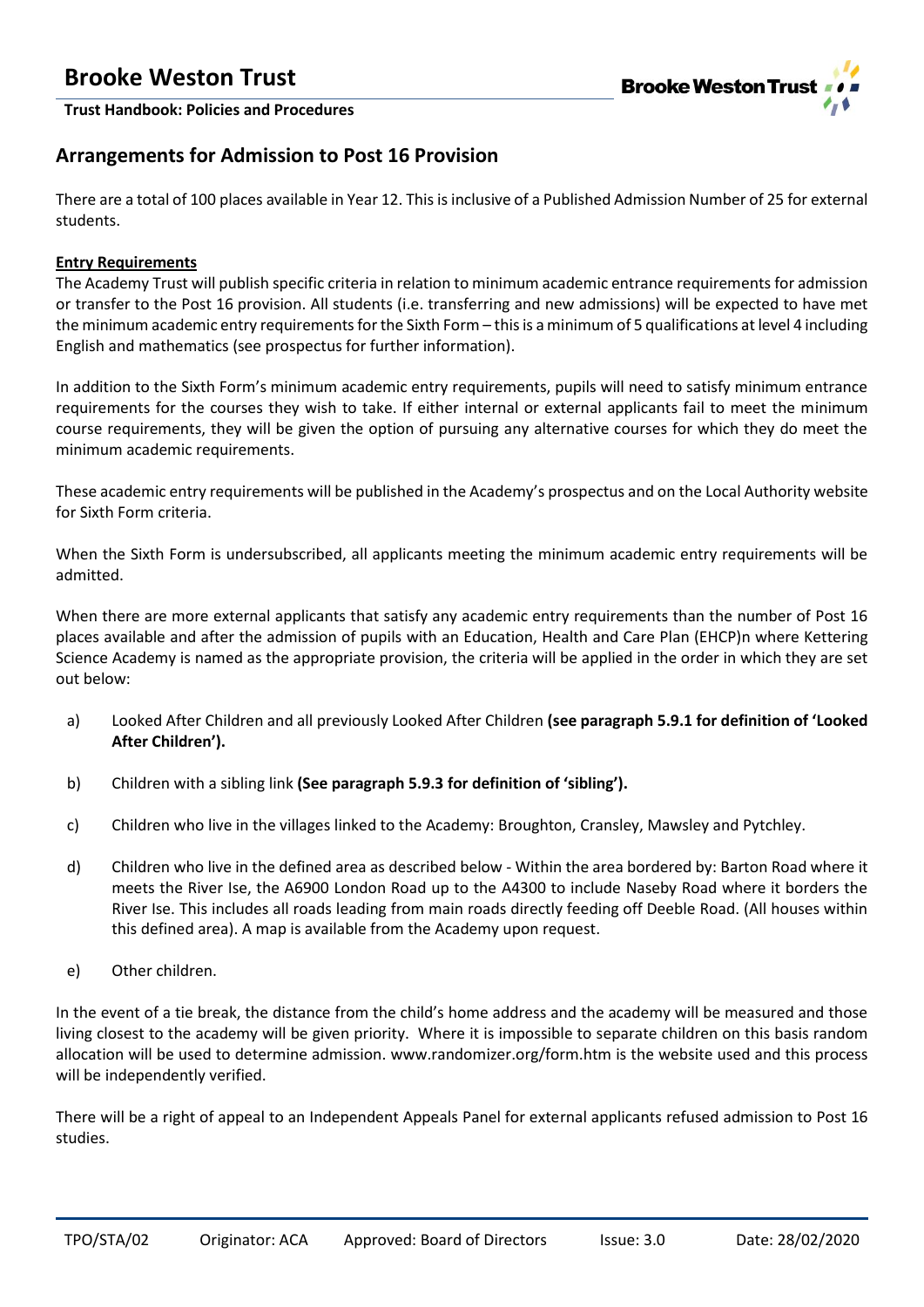

<span id="page-26-0"></span>**Trust Handbook: Policies and Procedures**

### **Appendix 10 – Thomas Clarkson Academy**

*The published admission number for the school for the Year 7 intake is 270.*

### **Oversubscription Criteria**

Children who have an Education, Health and Care Plan (EHCP) where Thomas Clarkson Academy is named as the appropriate provision will be admitted.

In the event of the number of applications received exceeding the PAN, priority for places will be allocated against the following criteria in the order listed:

- 1. Looked After Children and all previously Looked After Children **(see paragraph 5.9.1 for definition of 'Looked After Children').**
- 2. Children with a sibling link **(See paragraph 5.9.3 for definition of 'sibling').**
- 3. Children of staff where that member of staff has been employed at the school for two or more years at the time at which the application for admission to the school is made, and/or the member of staff is recruited to fill a vacant post for which there is a demonstrable skill shortage in the area.

Following allocation of places for these categories Thomas Clarkson Academy will prioritise children who live in its [catchment area.](https://my.cambridgeshire.gov.uk/?tab=maps&layers=SecondaryCatchments,PrimaryCatchments/br)

- 4. Children **living in the catchment area** that attend a **Primary School within the catchment area.** These are *(in alphabetical order)*:
	- Alderman Payne Primary School Beaupre Primary Elm Primary Elm Road Primary Friday Bridge Primary Gorefield Primary School Guyhirn Primary Kinderley Primary Leverington Primary Academy Murrow Primary Academy Orchards CofE Primary School Peckover Primary Ramnoth Junior School St Peter's CofE Aided Junior School - Academy Wisbech St Mary CofE Academy
- 5. Children **living within the catchment area** at the time of application.

Any remaining applications will be allocated using the following criteria:

6. Children that **attend a Primary school within the catchment area** but do not live within the catchment area.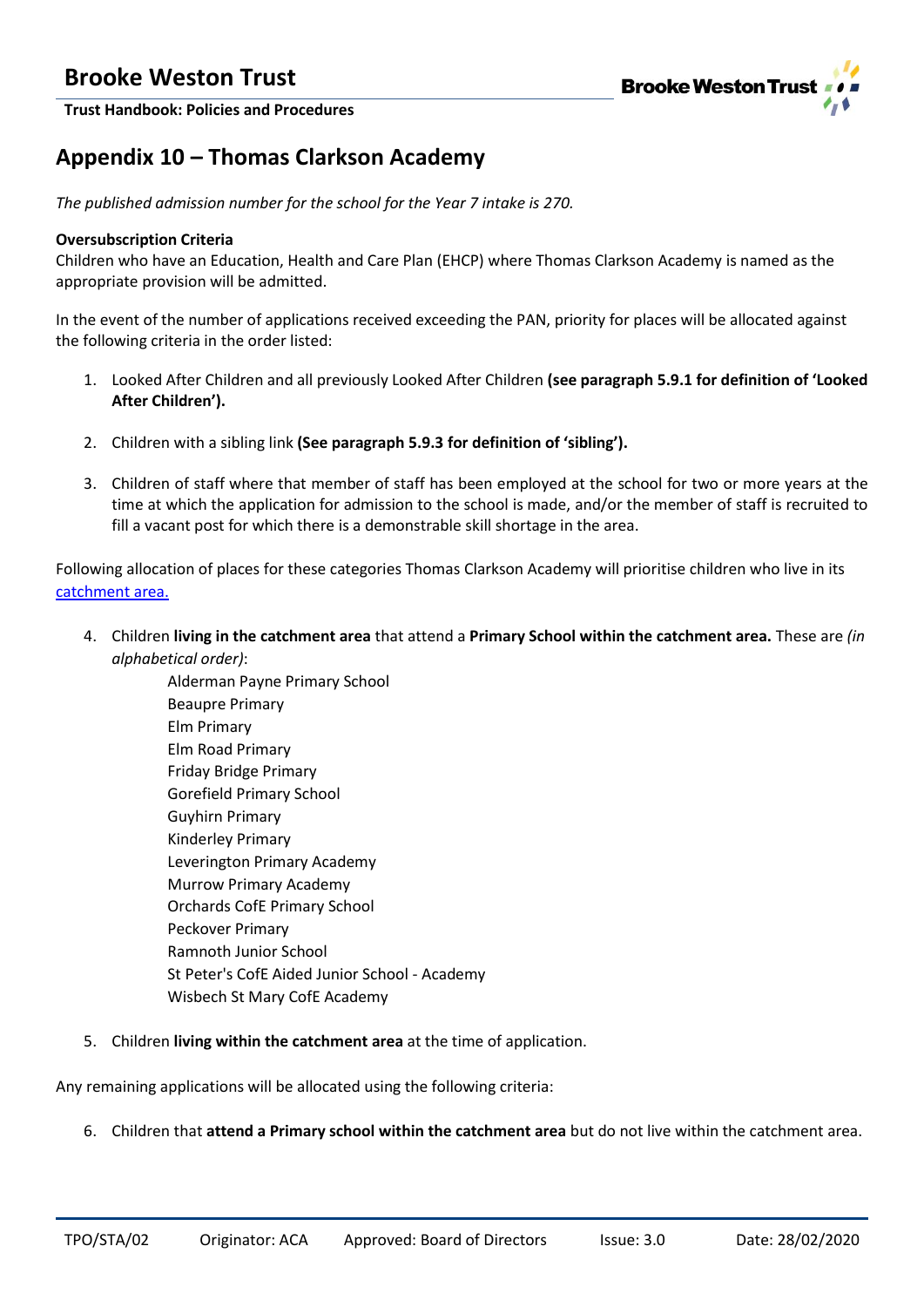

### **Trust Handbook: Policies and Procedures**

7. Other children based on the **distance between home and school**. Priority will be given to children who live in Cambridgeshire according to the shortest straight-line distance.

In the case where there are multiple applications with the same level of priority The Trust will randomly allocate the place between applicants using [www.randomizer.org](https://www.randomizer.org/) to undertake the random allocation process which will be independently verified.

Straight line distance for admissions purposes is measured using the straight-line distance from the reference point of the home, as defined by the National Land and Property Gazetteer (NLPG) to the main pupil entrance of the Academy.

### **Late Applications**

Late applications will be processed after all on-time applications have been processed. Where possible, late applications received before Secondary National Allocation Day, will be processed so that all applicants receive notification of the outcome of their application on Secondary National Allocation Day.

### **Waiting List**

Where more applications exceed the number of places available, a waiting list will be operated by Thomas Clarkson Academy. The list will be kept in strict order according to the oversubscription admissions criteria. If a place becomes available and there is no one on the waiting list, the place will go to the student with the highest priority according to the over-subscription criteria. The waiting list will be open to any parent/carer to ask for his/her child's name to be placed on the waiting list, following an unsuccessful application to the Academy and to parents/carers who have not previously applied for a place during the academic year.

#### **Appeals**

Parents/carers have a right of appeal to an Independent Appeal Panel if they are dissatisfied with an admission decision of the Academy. The arrangements for the appeal will be in line with the Code of Practice on School Admissions Appeals as published by the Department for Education. The determination of the appeal panel will be binding on all parties. Guidance for parents on how the appeals process works will be provided on request to parents/carers and published on the Academy website.

### **Withdrawal of Places**

The offer of a place at the Academy will be withdrawn if:

- It has been offered in error.
- It is established that the offer was obtained through a fraudulent or intentionally misleading application.
- The parent/carer has not responded to the offer by the 1st July 2018 nor responded to two written communications from the Academy.

#### **In-Year Admissions**

The In-Year application process is for parents applying for a school place during the academic year rather than at the usual transfer point of September entry into Year 7. The co-ordination of places is organised through the Local Pupil Placement Agreement between schools. Applications are made on the In-Year Cambridgeshire Application Form and should be filled in online with the paper copies returned directly to the Academy.

### **In Year Waiting Lists**

See para 5.11.3 above.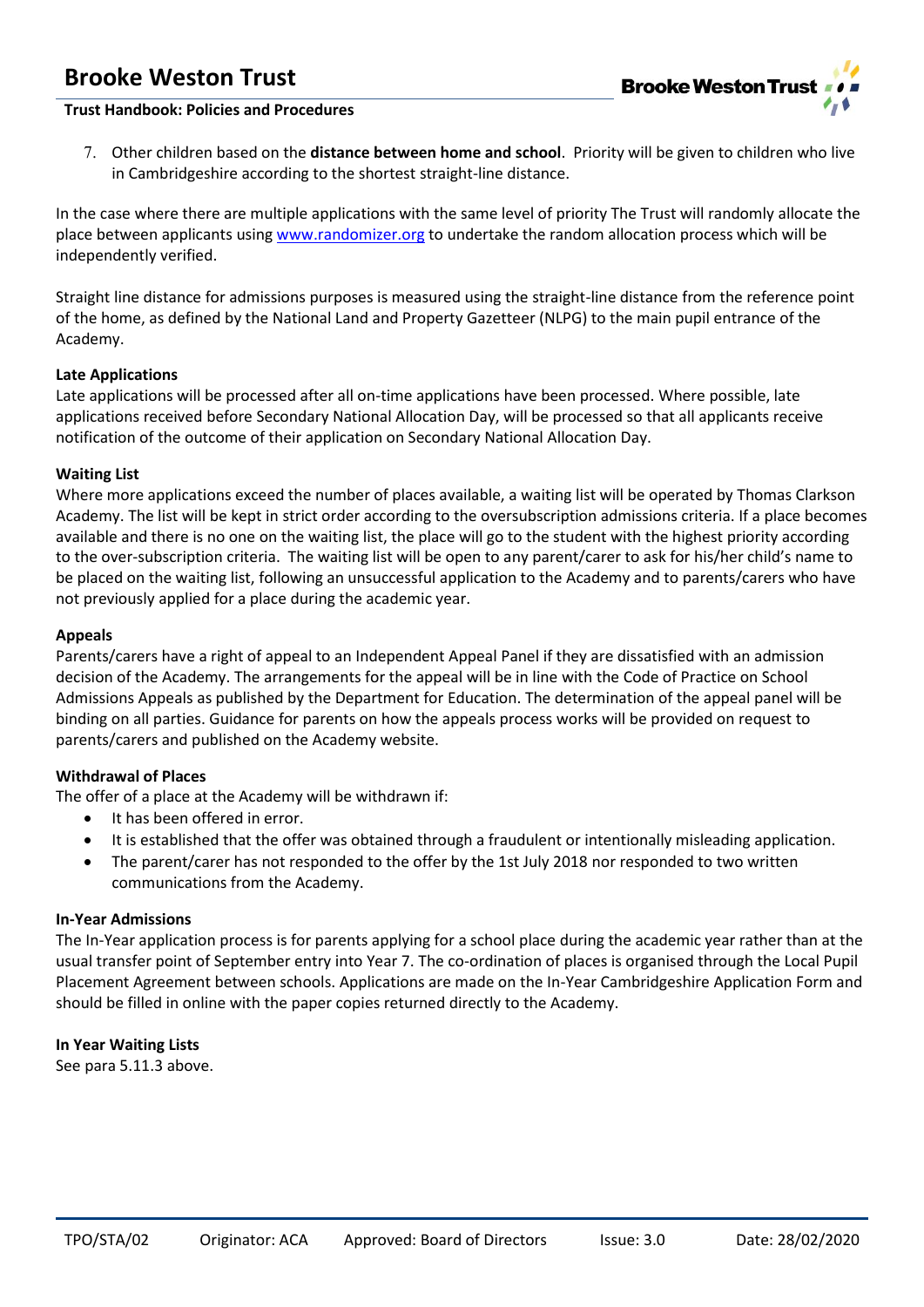

**Trust Handbook: Policies and Procedures**

### **Arrangements for Admission to Post 16 Provision**

It is important that students select courses appropriate to their needs in terms of ability and career plans. Students must gather as much information as possible to ensure that they make well-informed decisions. Students in Year 11 at both Thomas Clarkson Academy and external applicants will need to apply formally for a place in the Sixth Form and meet the criteria for all courses applied for.

Academy staff will examine subject choices and offer further guidance, should the need arise. Students will receive confirmation that their application has been successful. The Academy will admit students from outside Thomas Clarkson Academy into Year 12. Entry requirements for courses are the same for both internal and external applicants.

Students entering Thomas Clarkson Academy Sixth Form will be expected to read and sign a learning agreement which outlines the commitment required to be successful in Post 16 study and the support that students can expect to receive from Academy staff. In addition, Sixth Form students must recognise that they are part of a large community and have a responsibility to abide by our dress code and conduct themselves in a manner that supports the Academy ethos.

*All students must complete a Thomas Clarkson Academy application form which can be obtained via the website or from the Academy.*

### **Entry Requirements**

- A level courses: a minimum of 5 grades at GCSE Grade 5 and above.
- There are subject specific requirements for advanced level. These can be found in the Sixth Form Prospectus.
- Students who have not achieved a Grade 4 in English and/or maths will be expected to re-take a level 2 qualification in the subject during year 12.
- Level 3 vocational courses: a minimum of 5 grades at GCSE Grade 4 or above.

Thomas Clarkson Academy reserve the right to remove any Sixth Form course if demand for the course is not financially viable. In such circumstances, students will be informed at the earliest opportunity and guidance given with regards to the alternative options available.

### **Oversubscription Criteria**

In the event of the number of external applications received exceeding the overall Sixth Form PAN and following the admission of pupils with an Education, Health and Care Plan (EHCP) which names the Academy, priority for places will be allocated against the following criteria in the order listed:

- 1. **Looked after Children (LAC)** and all previously Looked after Children.
- 2. **Sibling link** children who will have an older sibling attending the Academy at the time of admission in Years 7 to 13 or had a sibling in Year 13 on National Secondary Allocation Day.
- 3. **Children of any member of staff** employed by Thomas Clarkson Academy
- 4. Children that attended Thomas Clarkson Academy in Year 11.
- 5. Children **living within the catchment area** at the time of application.
- 6. Other children based on the **distance between home and school**. Priority will be given to children who live in Cambridgeshire according to the shortest straight-line distance.

In the case where there are multiple applications with the same level of priority The Trust will randomly allocate the place between applicants using www.randomizer.org to undertake the random allocation process which will be independently verified.